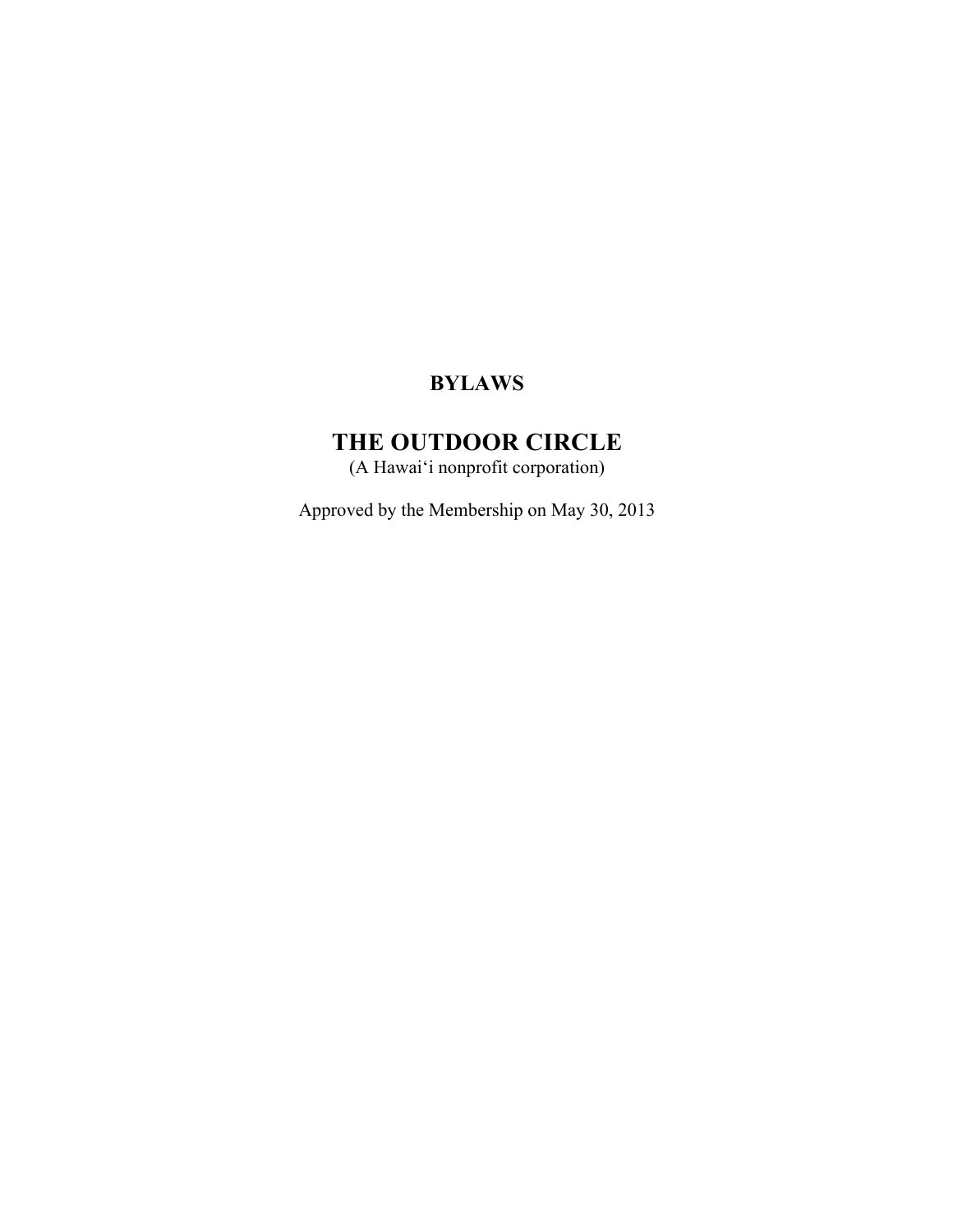## TABLE OF CONTENTS

| ARTICLE I: NAME, ORGANIZATION OF CORPORATION, AND<br>GOVERNANCE                                                                                                                                                                                                                                              |  |
|--------------------------------------------------------------------------------------------------------------------------------------------------------------------------------------------------------------------------------------------------------------------------------------------------------------|--|
| Section 1.1 Name and Organization of the Corporation<br>Section 1.2 Government                                                                                                                                                                                                                               |  |
| Section 2.1 Powers and Duties of the Board<br>Section 2.2 Number, Composition and Qualifications of Directors<br>Section 2.3 Election/Designation and Term of Office<br>Section 2.4 Vacancies<br>Section 2.5 Resignation of Directors<br>Section 2.6 Removal                                                 |  |
| Section 3.1 Regular and Special Meetings<br>Section 3.2 Call and Notice of Meetings<br>Section 3.3 Decision-Making By Meeting and Quorum<br>Section 3.4 Decision-Making Without Meeting<br>Section 3.5 Option: Robert's Rules of Order as Guidance                                                           |  |
| ARTICLE IV: COMMITTEES OF THE BOARD AND ADVISORY<br>$\sim$<br>COMMITTEES<br>Section 4.1 Creation of Committees of the Board/Advisory Committees and<br>Appointment of Committee Members and Chairs<br>Section 4.2 Required Standing Committees                                                               |  |
| Section 5.1 Designation and Authority<br>Section 5.2 Qualification, Election and Term of Office<br>Section 5.3 Resignation and Removal<br>Section 5.4 President<br>Section 5.5 Vice-President<br>Section 5.6 Secretary<br>Section 5.7 Treasurer<br>Section 5.8 Branch Representative<br>Section 5.9 Advisors |  |
| ARTICLE VI: STANDARDS OF CONDUCT: DIRECTORS AND OFFICERS 8                                                                                                                                                                                                                                                   |  |
| Section 7.1 Fiscal Year<br>Section 7.2 Annual Budget; Spending Authorization                                                                                                                                                                                                                                 |  |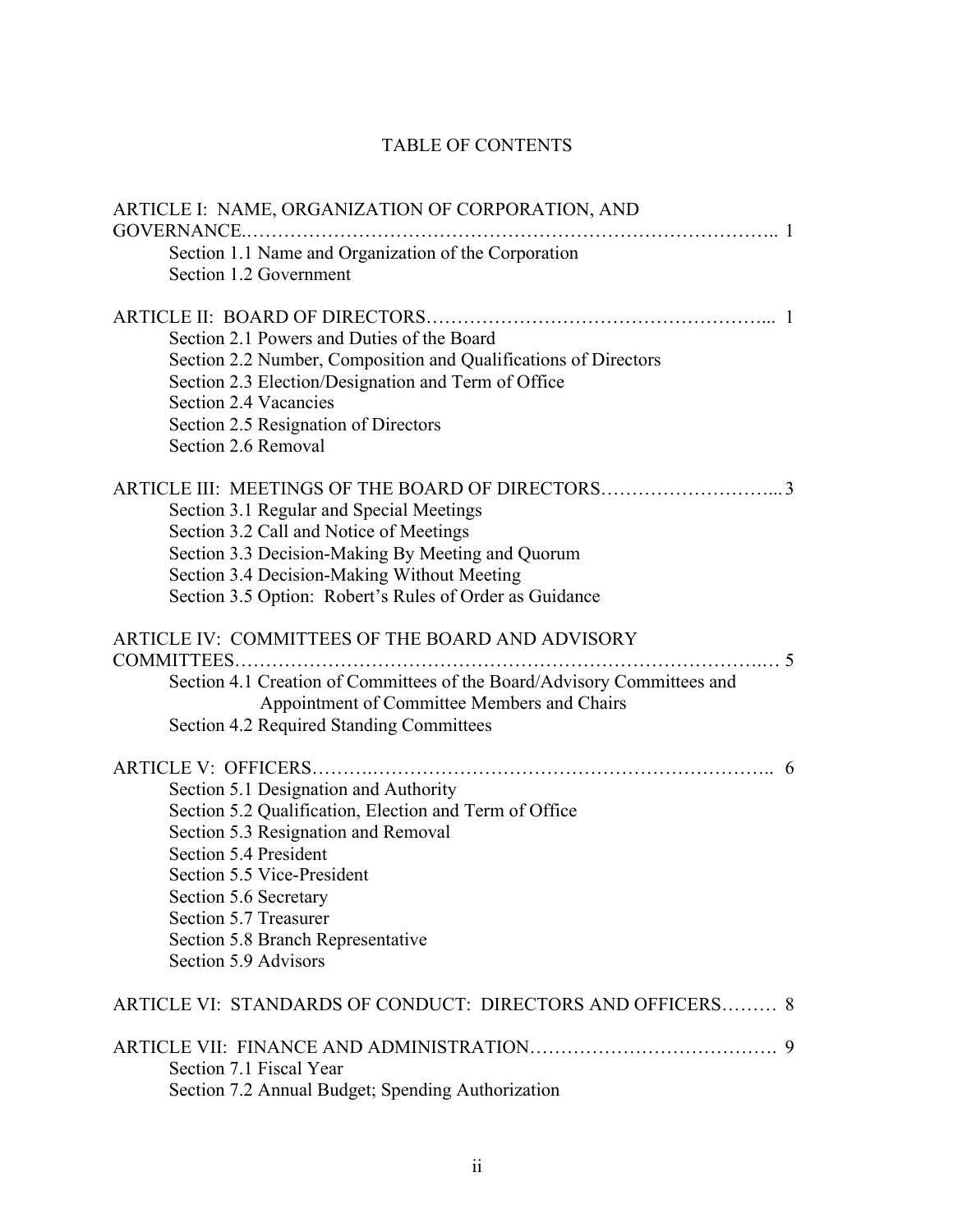| Section 7.3 Audit                                                                 |
|-----------------------------------------------------------------------------------|
| Section 7.4 Bonding                                                               |
| Section 7.5 Endowment Funds                                                       |
| Section 7.6 Check Authorizations                                                  |
| Section 7.7 Maintenance of Mailing Address and Agent                              |
| Section 7.8 State Annual Report to be Filed                                       |
| Section 7.9 Records to be Kept                                                    |
| Section 7.10 Regular Review of Articles and Bylaws                                |
| Section 7.11 Notification of State and IRS of Material Changes                    |
| Section 7.12 State and Federal Taxes; Annual Filings                              |
| Section 7.13 Solicitation and Registration With State Attorney General            |
| Section 7.14 Policies Required by Law and Operations                              |
| Section 7.15 Public Support                                                       |
|                                                                                   |
| ARTICLE VIII: LIMITATIONS: DISTRIBUTIONS; LOANS/GUARANTIES;                       |
| PRIVATE INTEREST/LEGISLATIVE ACTIVITIES; CONFLICTS OF INTEREST;                   |
|                                                                                   |
| Section 8.1 Distributions Prohibited                                              |
| Section 8.2 Loans or Guaranties Prohibited                                        |
| Section 8.3 Restrictions--Private Interest; Political and Legislative Activities  |
| Section 8.4 Managing Conflicts of Interest/Excess Benefit Transactions Prohibited |
| Section 8.5 Official Statements                                                   |
|                                                                                   |
| ARTICLE IX: LIMITATION OF DIRECTOR LIABILITY                                      |
|                                                                                   |
|                                                                                   |
|                                                                                   |
| Section 10.1 Official Members of The Outdoor Circle                               |
| Section 10.2 Admission and Qualifications of Members                              |
| Section 10.3 Member's Liability to Third Parties                                  |
| Section 10.4 Termination, Expulsion or Suspension of Members                      |
|                                                                                   |
| ARTICLE XI: MEMBERS' MEETINGS AND VOTING<br>. 15                                  |
| Section 11.1 Annual, Regular and Special Membership Meetings                      |
| Section 11.2 Record Date: Determining Members Entitled to Notice, Vote, and Other |
| Section 11.3 Organization to Prepare Members' List for Meetings                   |
| Section 11.4 Notice of Meetings of Members                                        |
| Section 11.5 Waiver of Notice by Member                                           |
| Section 11.6 Decision-Making By Meeting and Quorum                                |
| Section 11.7 Proxy Voting                                                         |
| Section 11.8 Decision-Making Without Meeting                                      |
|                                                                                   |
|                                                                                   |
| Section 12.1 Inspection of Records by Members                                     |
| Section 12.2 Limitation on Use of Membership List                                 |
| Section 12.3 Inspection and Copying of Financial Statements                       |
|                                                                                   |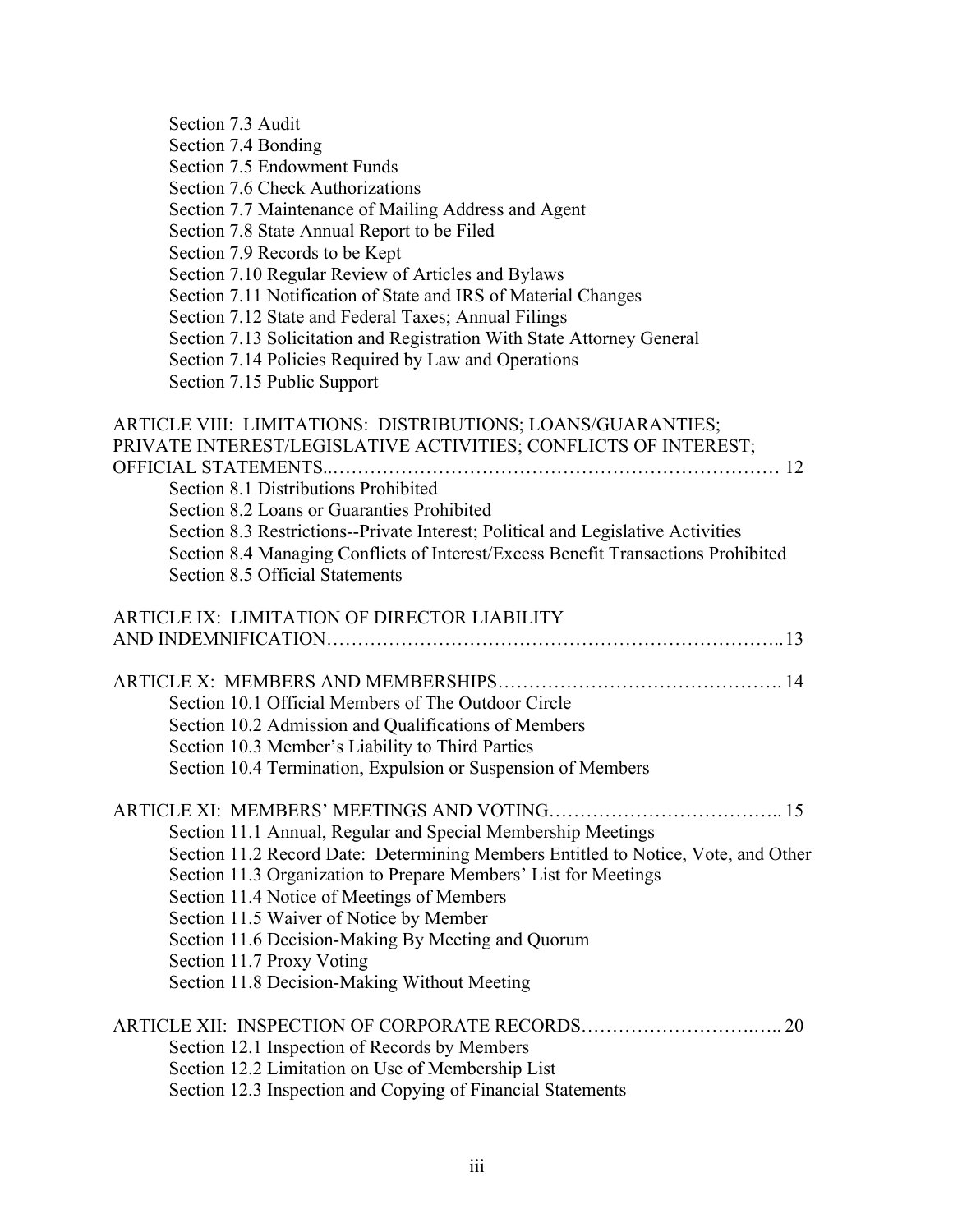| Section 13.1 Existence                                                                                                        |    |
|-------------------------------------------------------------------------------------------------------------------------------|----|
| Section 13.2 Governance                                                                                                       |    |
| Section 13.3 Finances                                                                                                         |    |
| Section 13.4 Branch Records                                                                                                   |    |
| Section 13.5 Suspension or Revocation                                                                                         |    |
| Section 13.6 Authority                                                                                                        |    |
| Section 14.1 Amendment of the Articles of Incorporation and Bylaws<br>Section 14.2 Amendment Terminating or Canceling Members | 22 |
|                                                                                                                               |    |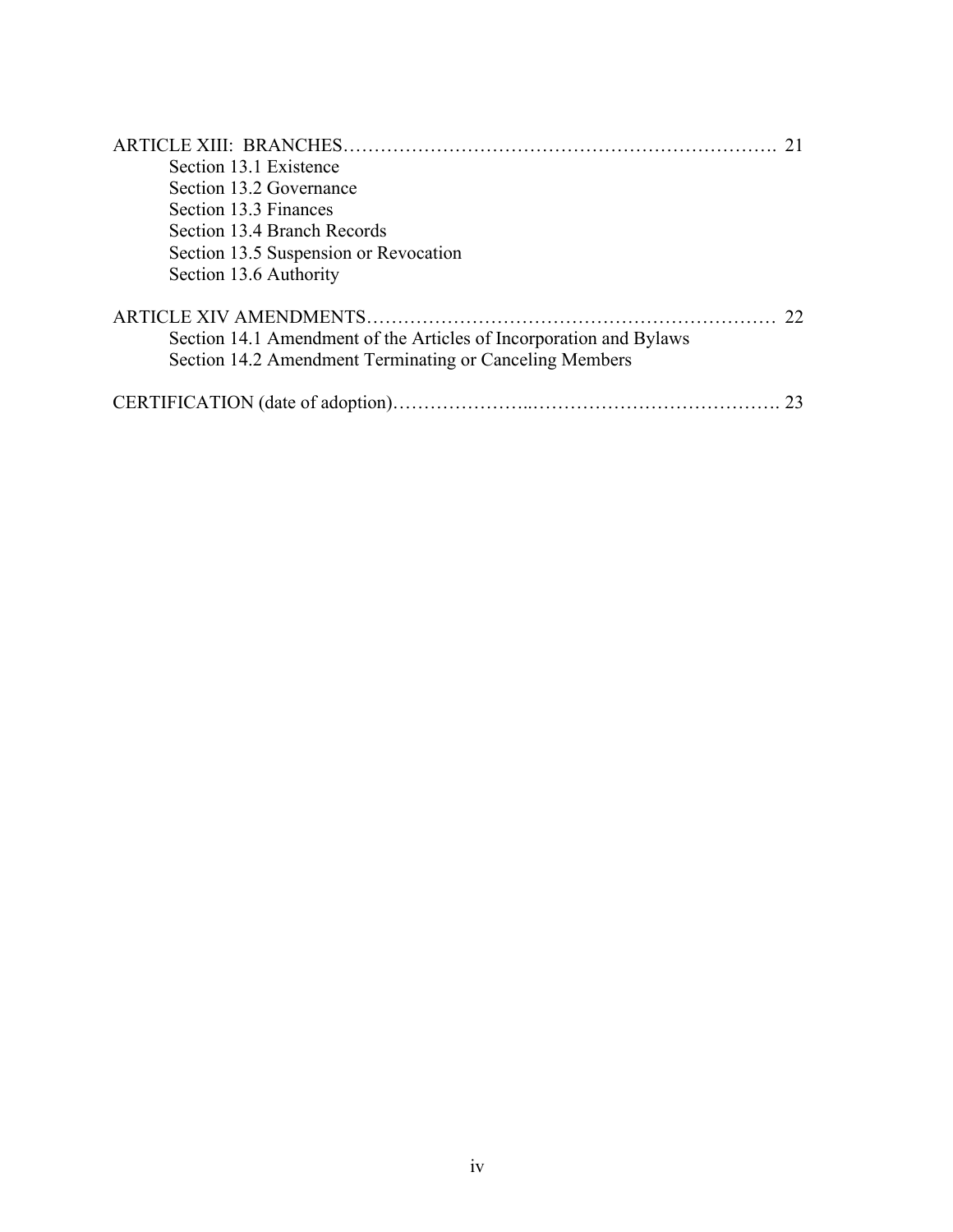## **ARTICLE I**

#### **NAME, ORGANIZATION OF THE CORPORATION, AND GOVERNANCE**

 Section 1.1 Name and Organization of the Corporation. The name of this organization shall be The Outdoor Circle. The Outdoor Circle shall include The Outdoor Circle and all Branches of The Outdoor Circle throughout Hawai`i now existing or which may hereafter be established by the Board of Directors pursuant to these Bylaws.

 The Outdoor Circle is a volunteer organization, established as a Hawai`i nonprofit corporation, whose purpose is to conserve and enhance the natural beauty and resources of our islands for future generations by providing and promoting environmental education and activities that cultivate respect and appreciation for Hawai`i's unique natural environment and advocating for public policies that protect Hawai`i's unique natural beauty.

 The Outdoor Circle is organized and shall be operated exclusively for such purposes, as permitted to a Hawai`i nonprofit corporation exempt from federal income tax under Section 501(c)(3) of the Internal Revenue Code, and all of The Outdoor Circle's activities shall be performed in furtherance of such purposes.

 Section 1.2 Government. The Outdoor Circle and each of its Branches shall be governed by the Articles of Incorporation (formally called the Charter of Incorporation) granted by the State of Hawai`i and by the Bylaws, as amended from time to time.

#### **ARTICLE II**

#### **BOARD OF DIRECTORS**

 Section 2.1 Powers and Duties of the Board. All corporate powers are vested in the Board of Directors to the fullest extent permitted by the laws of the State of Hawai`i and the Internal Revenue Code, including the power to do all things necessary, not inconsistent with the law, to further the activities of the organization. The Board shall conduct, manage and control the affairs and business of The Outdoor Circle consistent with State and federal laws, and the Articles of Incorporation and Bylaws, as amended from time to time.

#### Section 2.2 Number, Composition and Qualifications of Directors.

 (1) Number of Directors. The Board of Directors shall consist of not less than eleven (11) nor more than twenty-one (21) individuals. The Board may increase or decrease the number of directors from time to time, provided that the number of directors is not less than eleven or more than twenty-one.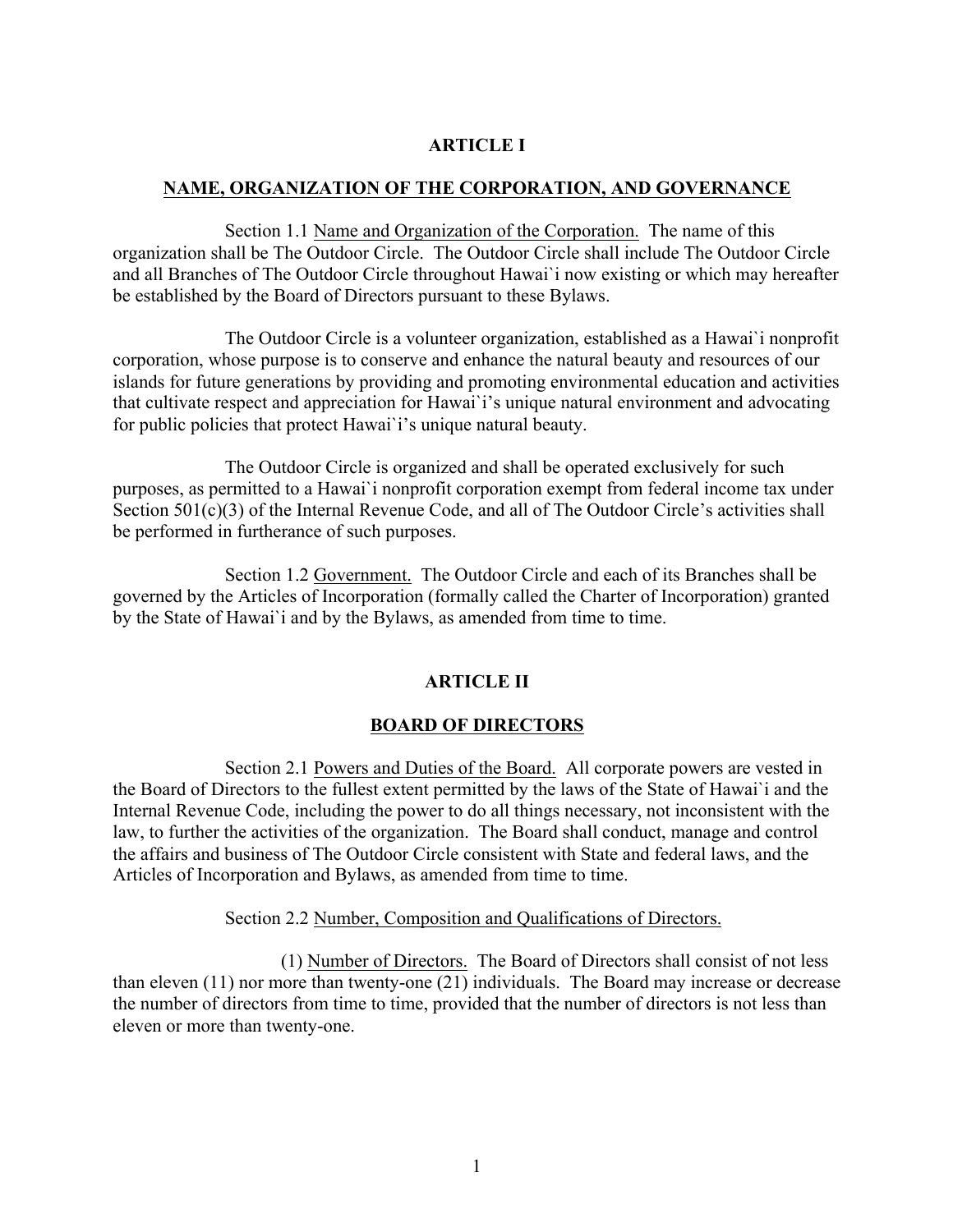(2) Composition of the Board. The Board of Directors shall be composed of the following directors:

 (a) The officers of The Outdoor Circle (i.e., the President, Vice-President, Secretary, Treasurer, Branch Representative and Advisors described in Section 5.1) and the Chairperson of the Nominating Committee (referred to herein as the "designated directors"), and

 (b) Other individuals who are elected in accordance with Section 2.3 (referred to herein as the "elected directors").

 (3) Qualifications. All directors must be members in good standing of the organization and shall not hold political office, be candidates for political office, or serve as officers of political parties while serving as directors.

 All directors shall serve without remuneration or expectation of remuneration in their role as directors. Remuneration does not include payment of reasonable expenses and indemnification or insurance for actions as a director.

 Section 2.3 Election/Designation and Term of Office. The members entitled to vote shall elect the directors at the Annual General Membership Meeting (or at any special meeting held for that purpose) from a slate of qualified candidates presented by the Nominating Committee. (See Article XI for member meeting and notice requirements.) Such election may be conducted by mail at the discretion of the Board.

 All directors, whether elected or designated, shall hold office for a term of one (1) year from September 1 to August 31, unless otherwise determined by the Board. All directors, whether elected or designated, may hold office for successive terms, provided that they may not serve more than six (6) successive terms as a director. Designated directors may hold the same office for successive terms, provided that they may not serve more than three (3) successive terms in the same office.

 The term of a director filling a vacancy expires at the end of the unexpired term that the director is filling. Even if a term has expired, a director shall continue to serve until the director's successor is selected, or until there is a decrease in the number of directors.

 Section 2.4 Vacancies. The Board of Directors may fill a vacancy on the Board by electing qualified candidates presented by the President. If the directors remaining in office constitute fewer than a quorum of the Board, the directors may fill the vacancy by a majority vote of the directors remaining in office. If a vacancy will occur at a specified later date (by reason of a resignation effective at a later date or otherwise), such vacancy may be filled before it actually occurs so long as the new director does not take office until the vacancy occurs.

 Section 2.5 Resignation of Directors. A director may resign at any time by giving written notice to the Board of Directors, President or Secretary. Such resignation will be effective when the notice is effective, unless the notice specifies a future effective date. If the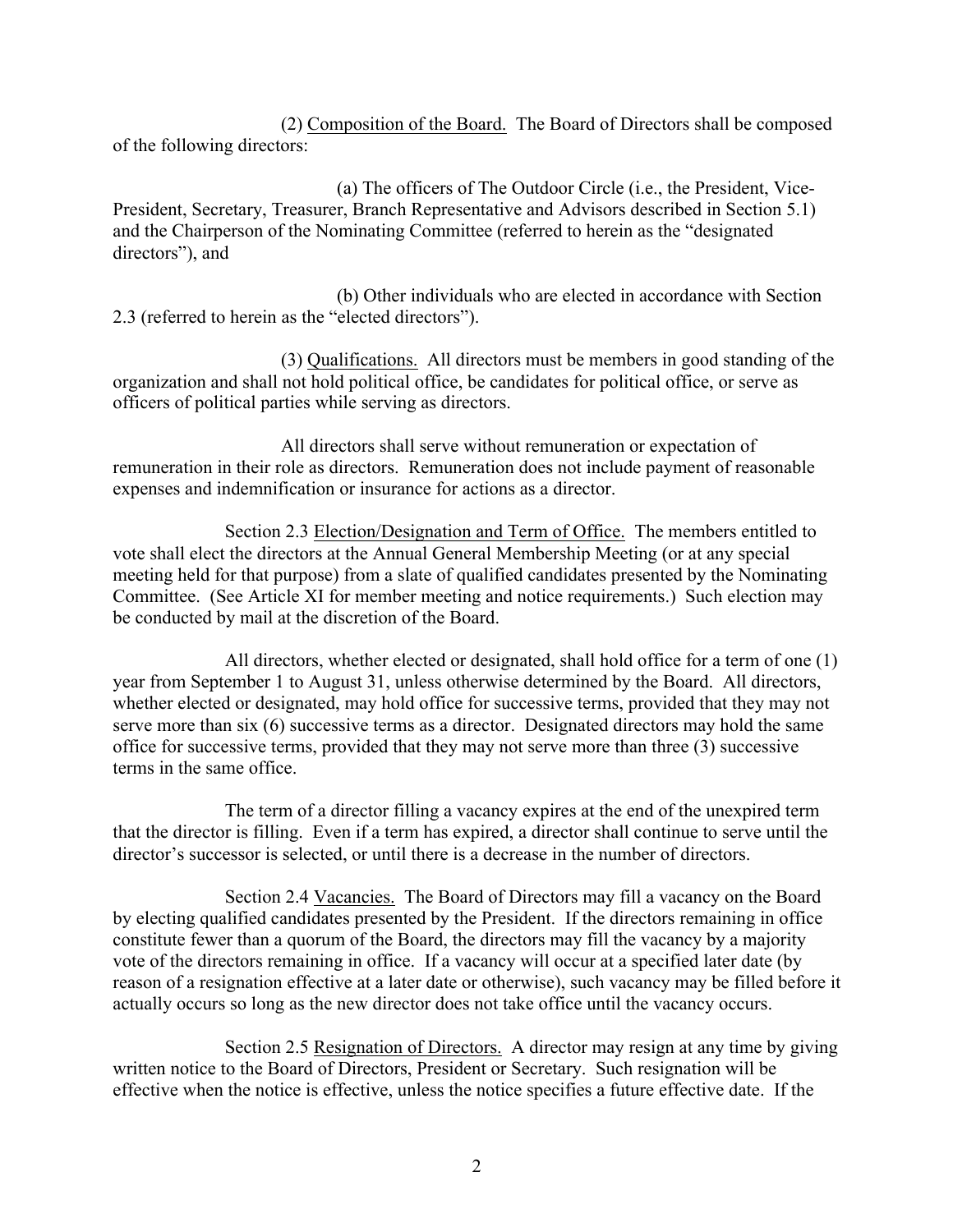notice specifies a future date, the pending vacancy may be filled before that date so long as the successor does not take office until the effective date.

Section 2.6 Removal. The members may remove one or more elected directors without cause unless otherwise provided in the Articles of Incorporation or Bylaws at a meeting duly called for that purpose, and the notice must state the purpose of the meeting.

Amending the Articles or Bylaws and deleting or changing the designation may remove a designated director. The organization shall do so by giving written notice of the removal to the director, and either the presiding officer of the Board, President or Secretary. A removal is effective when the notice is effective, unless the notice specifies a future effective date. The vacancy shall be filled in accordance with Section 2.4.

## **ARTICLE III**

#### **MEETINGS OF THE BOARD OF DIRECTORS**

Section 3.1 Regular and Special Meetings. If the Bylaws or the Board fixes the time and place of a directors' meeting, the meeting is a regular meeting. The Board shall hold regular Board meetings every other month, unless otherwise determined by the Board. All meetings other than regular meetings are special meetings. Notice of regular and special meetings shall be given in accordance with Section 3.2.

Section 3.2 Call and Notice of Meetings. Regular meetings of the Board shall be held at such time and place as the Board of Directors may determine. The President or Executive Committee may call special meetings of the Board at any time upon reasonable notice. The person calling the meeting may fix the place and time for holding the meeting. The Secretary (or other person responsible for giving notice) shall give notice of each meeting of the Board for which notice is required in accordance with this Section.

 (1) Notice Requirements. Except as otherwise required in the Articles of Incorporation, Bylaws or law, regular meetings may be held without notice (so long as the Board has received previous notice of the time and place of the meeting). Special meetings shall be preceded by at least two (2) days' notice to each director of the date, time, and place, and may or may not state the purpose, of the meeting.

 (2) Form of Notice and Effectiveness. Unless otherwise required, notice may be oral or written and communicated in person, by telephone or other form of wireless communication. Oral notice is effective when it is communicated. Except for a notice provided to the members under Section 11.4, written notice is effective at the earliest of the following: when received, five (5) days after it is mailed, or on the date signed by or on behalf of the addressee, if sent by registered or certified mail.

 Notice may also be provided by electronic transmission; provided, that the director to whom the notice is given consents ("electronic transmission" means a form of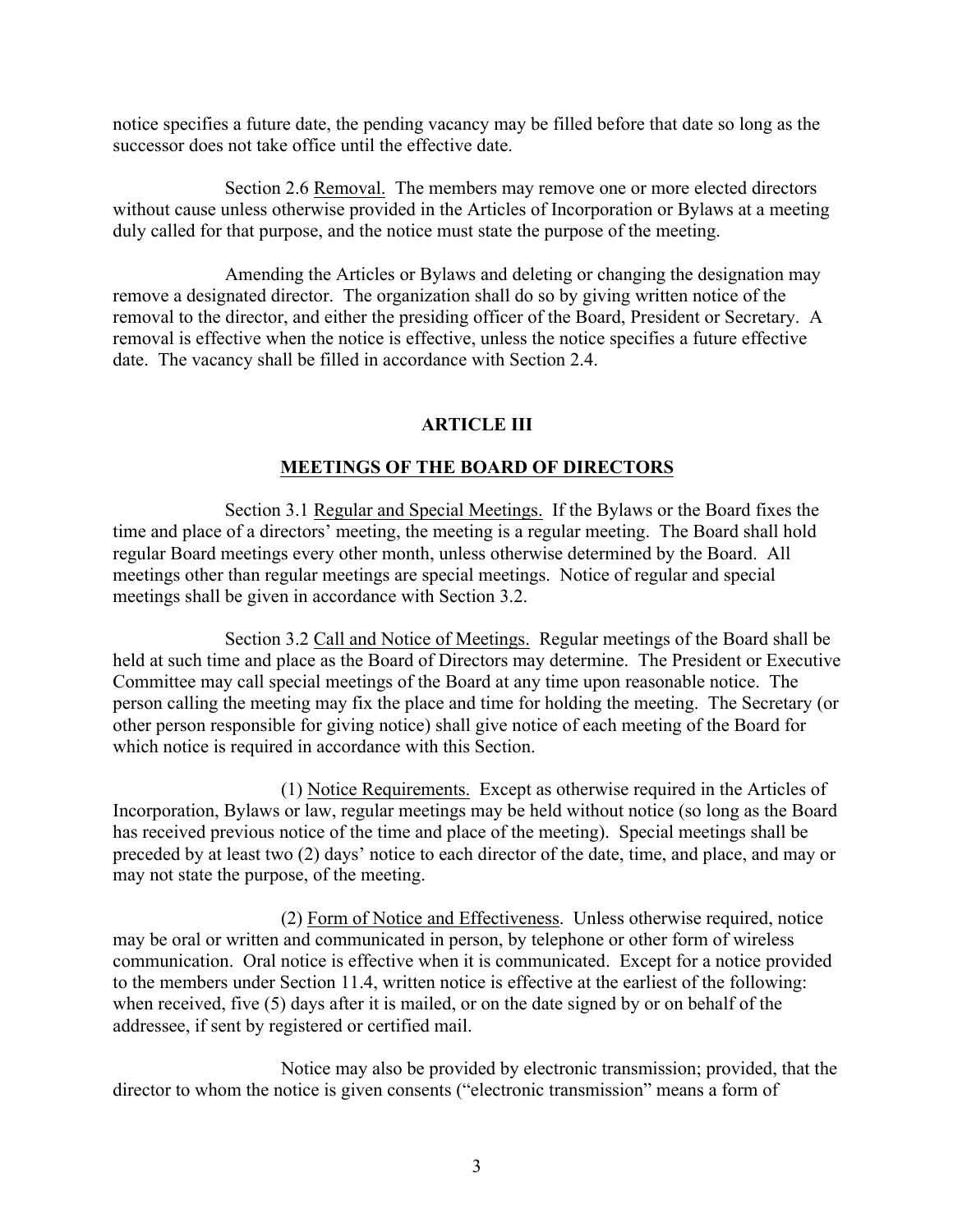communication that does not involve the transmission of paper and that creates a record). The following means of electronic transmission shall be deemed to have been given as follows:

 (a) If by facsimile, when directed to a number at which the director has consented to receive notice;

 (b) If by electronic mail, when directed to an electronic mail address at which the director has consented to receive notice;

 (c) If by posting on an electronic network together with separate notice to the director of the specific posting, upon the later of the posting and the giving of the separate notice; and

(d) If by any other form of electronic transmission, when directed

to the director.

 A director may revoke such consent by written notice or electronic transmission to The Outdoor Circle. Such consent shall be deemed to be revoked if (1) The Outdoor Circle is unable to deliver by electronic transmission two consecutive notices in accordance with the consent, and (2) such inability becomes known to the Secretary or other person responsible for giving notice; provided, that the inadvertent failure to treat the inability to give electronic notice as a revocation shall not invalidate any meeting or other action.

 If the Hawai'i Nonprofit Corporations Act prescribes notice requirements for particular circumstances, those requirements shall govern. If the Articles of Incorporation or these Bylaws prescribe notice requirements, which are not inconsistent with this Section or the Nonprofit Corporations Act, those requirements shall govern.

 (3) Waiver of Notice. A director may waive any required notice by submitting a signed waiver of notice or by attending or participating in a meeting without objecting to the lack of notice.

 Section 3.3 Decision-Making By Meeting and Quorum. The Board of Directors shall make decisions by holding a meeting at which a quorum is present either in person and/or by wireless communication, as described below. Alternatively, the Board may make decisions without holding a meeting under Section 3.4. In making any such decision, a director may not vote by proxy.

Where Board decisions will be made at a meeting, one half  $(1/2)$  of the directors in office will constitute a quorum. Unless the Hawai'i Nonprofit Corporations Act, Articles or Bylaws require a greater vote, a vote of a majority (i.e., more than half) of the directors present at a meeting at which a quorum is present will be the decision of the Board. Each director shall be entitled to one (1) vote.

 In establishing a quorum, the Board may allow any director (or all directors) to participate in the meeting by any means of communication whereby all participating directors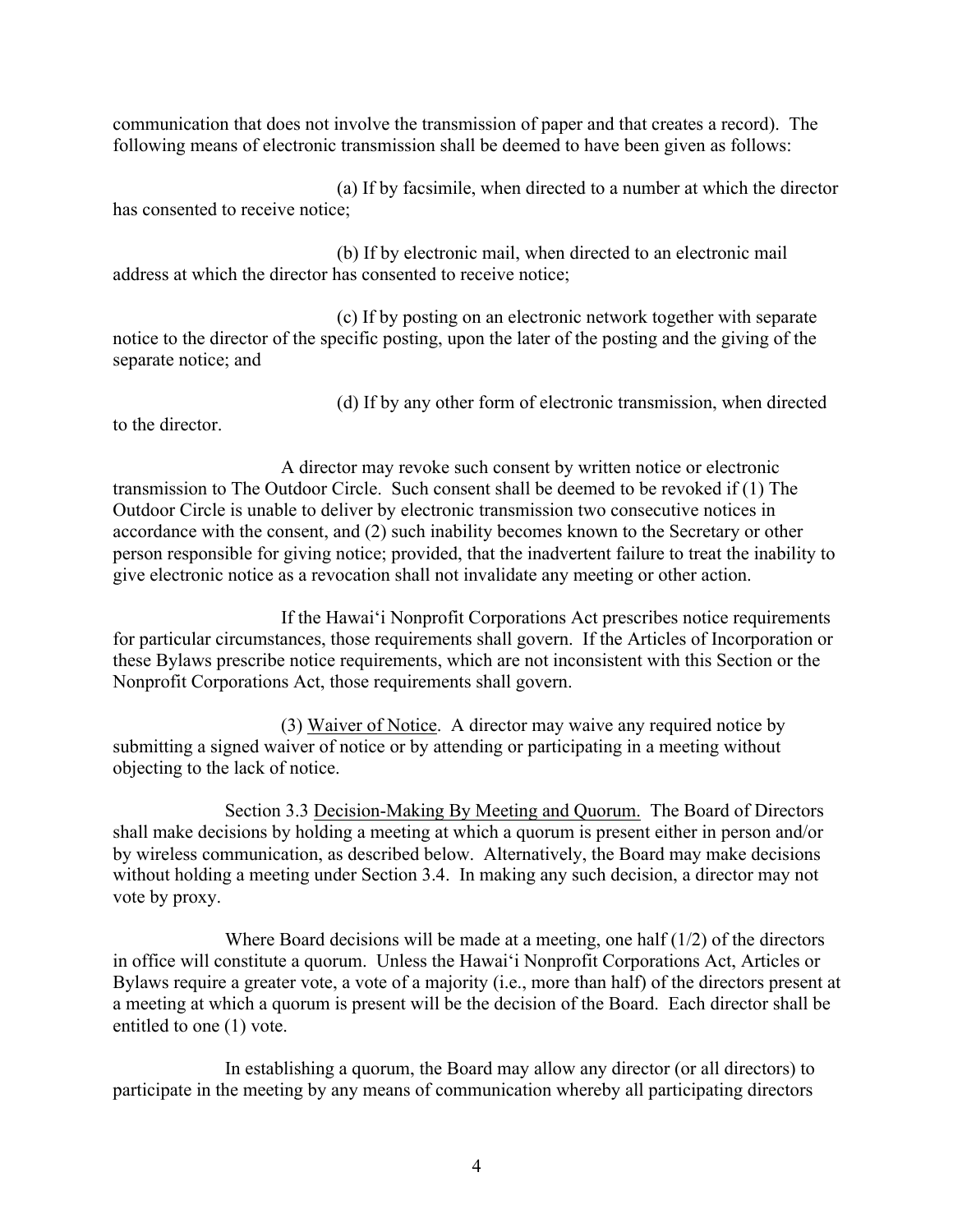can hear each other at the same time (e.g., telephone conference). Participation by such means whereby directors can hear each other at the same time shall constitute presence in person at a meeting. (Please note that email communication, as well as letter or facsimile, is not an allowable method to hold a meeting by wireless communication, unless all directors are able to "hear" each other at the same time.)

Section 3.4 Decision-Making Without Meeting. Any action permitted to be taken at a meeting of the Board may be taken without a meeting if all the directors unanimously sign one or more written consents (or resolutions) describing the action taken and include such consent(s) in the corporate records. The action taken is effective when the last director signs the consent, unless the consent specifies a different effective date. Such consent(s) shall have the same effect as a meeting vote.

 Section 3.5 Option: Robert's Rules of Order as Guidance. The Board may, but is not required to, use Robert's Rules of Order as guidance when the circumstances warrant such use for the administration of a Board (or membership) meeting.

#### **ARTICLE IV**

#### **COMMITTEES OF THE BOARD AND ADVISORY COMMITTEES**

#### Section 4.1 Creation of Committees of the Board/Advisory Committees and Appointment of Committee Members and Chairs.

 The Corporation may have two types of committees: committees of the board and advisory committees. A "committee of the board" is a committee that can exercise Board authority and consists solely of directors (i.e., two (2) or more directors). The Board of Directors may create committees of the board and appoint persons to serve on them by a vote of a majority of the Board. The President, with the approval of the Executive Committee, shall appoint chairpersons to serve on all committees. Each committee of the board may exercise such Board authority as specified by the Board. However, a committee of the board may not authorize distributions; approve or recommend to members dissolution, merger, or the sale, pledge, or transfer of all or substantially all of the organization's assets; elect, appoint or remove directors or fill vacancies on the Board or on committees; or adopt, amend, or repeal the Articles or Bylaws.

 An "advisory committee" is a committee that does not exercise Board authority. Advisory committee members may include non-directors. The Board may create advisory committees in the same manner as committees of the board. Advisory committees shall have such powers as authorized by the Board; provided, however, that advisory committees shall only act in an advisory capacity to the Board and cannot exercise Board authority.

 Committees of the board and advisory committees may further be classified as standing or special (ad hoc) committees. Standing committees are those committees with a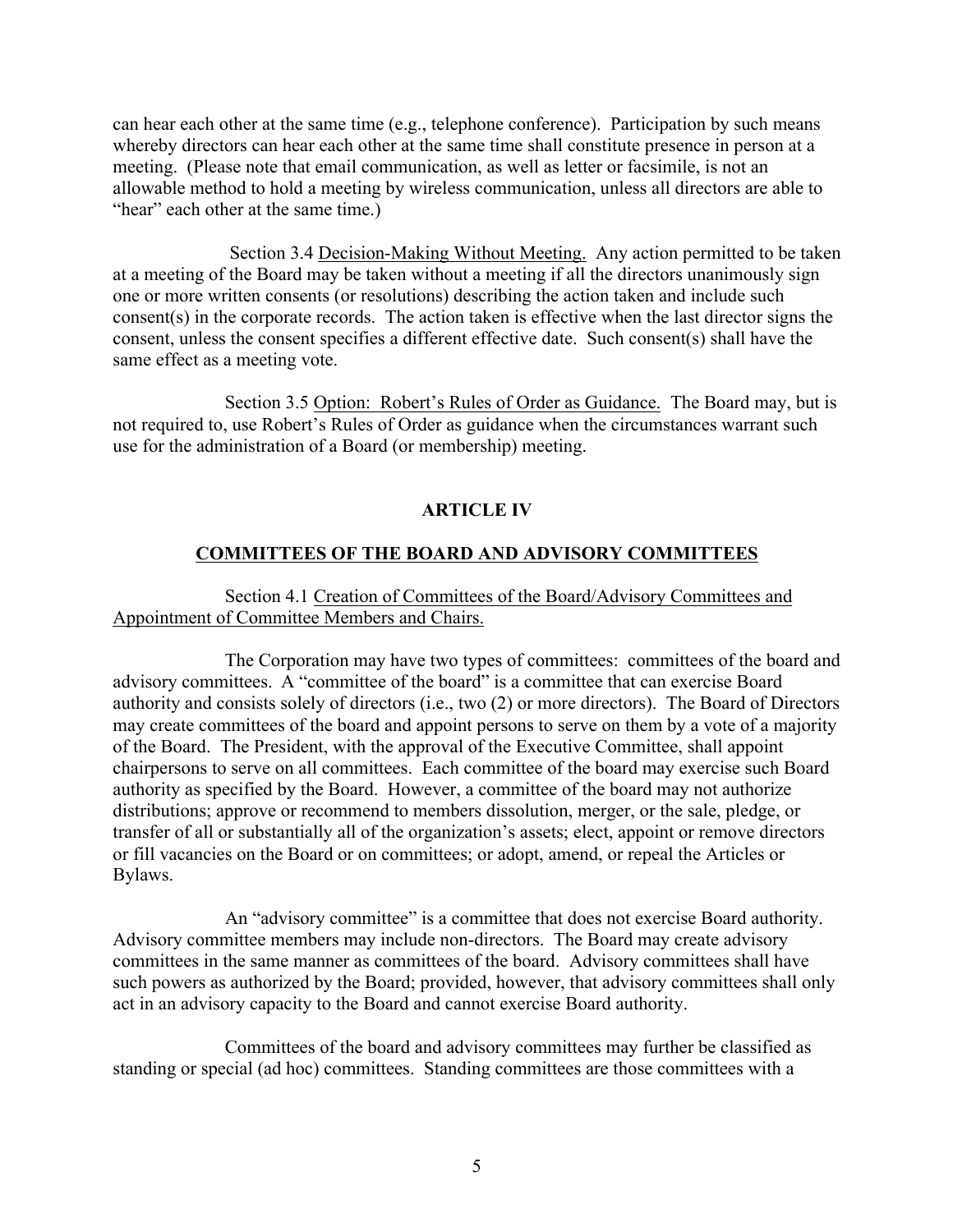continuing existence. Special committees are those committees created for a special situation and whose existence may not be permanent.

 Sections 3.1 to 3.4, above, which govern meetings of the Board apply to committees of the board and their members.

 Section 4.2 Required Standing Committees. The Board of Directors shall create and maintain the following standing committees: Executive Committee, Nominating Committee, Finance Committee and Branch Committee. The Board may create and maintain such other standing and special committees as may be necessary for the effective operations of the organization. Each such committee shall have such purpose(s), be composed of persons, and operate in accordance with committee-specific descriptions that may be developed by the organization and amended from time-to-time by the Board. Unless otherwise determined by the Board, the President shall appoint all committee chairs (or other responsible person), with the Executive Committee's approval.

## **ARTICLE V**

#### **OFFICERS**

Section 5.1 Designation and Authority. The officers of The Outdoor Circle shall be the President, the Vice-President, the Treasurer, the Secretary, the Branch Representative, and three Advisors. The officers shall perform the duties and have the authority as set forth in the Bylaws, determined by the Board, or directed by an officer authorized to prescribe the duties of other officers. All officers shall report to the Board.

#### Section 5.2 Qualification, Election and Term of Office.

 (1) Qualifications. All officer candidates and officers must be members in good standing of The Outdoor Circle.

 (2) Election and Terms. The members entitled to vote shall elect the officers at the Annual General Membership Meeting (or at such other time as the Board may determine) from a slate of at least one candidate for each office presented by the Nominating Committee. Officers shall serve one (1) year terms and may hold office for successive terms; provided, that officers may not hold the same office for more than three (3) successive terms. All such terms shall begin on September 1 and end on August 31, consistent with the terms for directors. The same individual may hold more than one office in the organization, provided that not less than two (2) persons shall be officers.

 (3) Vacancies. The President, with the approval of the Executive Committee and ratification by the Board, shall appoint officers to fill vacancies in office. If the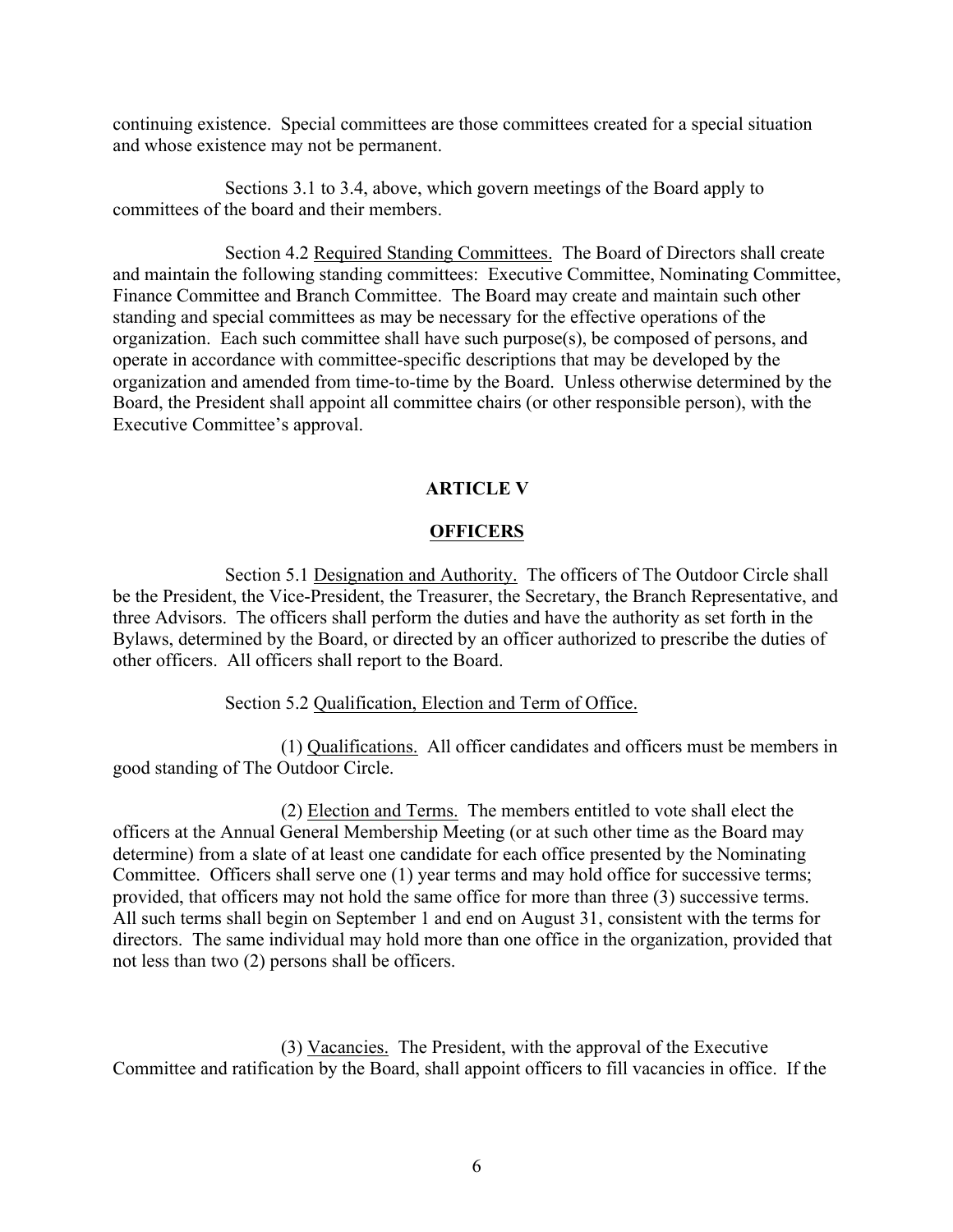office of the President is vacant, the members entitled to vote shall fill such vacancy in accordance with Section 5.2(2).

Section 5.3 Resignation and Removal. An officer may resign by delivering notice to The Outdoor Circle. If the resignation is made effective at a future date, the Board of Directors may fill the pending vacancy before the effective date, provided, the successor does not take office until the effective date. The Board may remove an officer at any time with or without cause.

Section 5.4 President. The President shall have general charge and supervision of the organization and have the following responsibilities:

- (1) Preside at all general membership meetings, meetings of the Board, and meetings of the Executive Committee;
- (2) Call the meetings of the Executive Committee;

 (3) Along with the Executive Director, sign all agreements required to be executed on behalf of The Outdoor Circle and/or the Branches;

 (4) With the approval of the Executive Committee, appoint all standing committee and special committee chairpersons;

 (5) Be a non-voting ex-officio member of all committees with the exception of the Nominating Committee;

(6) May serve as chairperson of one or more committees;

 (7) Work with the other officers, directors and Executive Director to ensure that the organization complies with State and federal mandates, including those described in Articles VII and VIII of these Bylaws;

(8) Attend to such other duties as may be required by the Board.

 Section 5.5 Vice-President. In the absence or disability of the President, the Vice-President shall perform the duties of the President and when so acting shall have the powers of and be subject to the restrictions upon the President. In the case of the absence or disability of the Vice-President, then such duties shall be performed by the Secretary. In the case of the absence or disability of both the Vice-President and Secretary, then a President *pro tem* shall be appointed by the Board. The Vice-President shall attend to such other duties as may be required by the Board, and may serve as chairperson of one or more committees.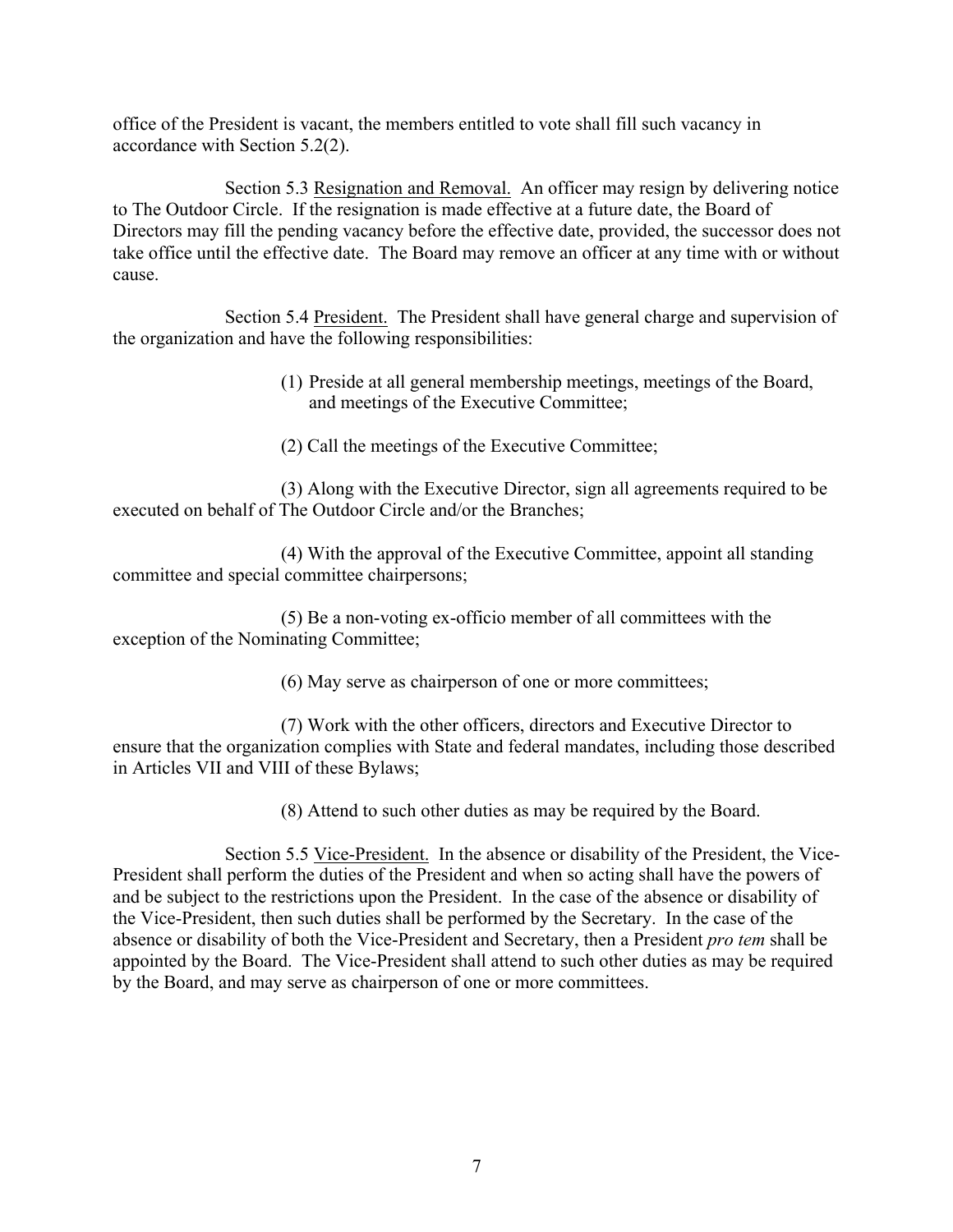Section 5.6 Secretary. The Secretary shall have the following duties:

 (1) Keep a record of the minutes of all meetings of The Outdoor Circle, including original minutes of all membership meetings and all meetings of the Board and the Executive Committee;

 (2) Ensure all records of the organization are adequately maintained (including those described in Section 7.9), except for those records expressly committed to the charge of another officer by these Bylaws or by the Board;

 (3) Certify resolutions adopted and other actions taken by the Board from time to time as needed;

 (4) Ensure that proper notice is given for all meetings of the Board of Directors, committees and members;

 (5) Attend to such other duties as may be required by the Board, and may serve as chairperson of one or more committees.

Section 5.7 Treasurer. The Treasurer shall exercise general supervision over the receipt, custody, and disbursement of corporate funds. The Treasurer shall ensure that the financial records of The Outdoor Circle are accurately maintained and report the financial status of The Outdoor Circle to the Board at its regular meetings and to the general membership at the annual meeting. The Treasurer shall serve as Chairperson of the Finance Committee to ensure sound management of the organization's investments and adequate fundraising effort to satisfy the organization's obligations. The Treasurer shall attend to such other duties as may be required by the Board, and may serve as chairperson of one or more committees.

Section 5.8 Branch Representative. The Branch Representative shall represent the interests of the Branches to the Board and serve as Chairperson of the Branch Committee. The Branch Representative shall attend to such other duties as may be required by the Board, and may serve as chairperson of one or more committees.

 Section 5.9 Advisors. The Advisors shall serve in an auxiliary capacity to the officers and members of the Board, and may serve as chairpersons of one or more committees.

## **ARTICLE VI**

#### **STANDARDS OF CONDUCT: DIRECTORS AND OFFICERS**

 A director and an officer shall discharge his or her duties as a director/officer or member of a committee in good faith, with ordinary care, and in The Outdoor Circle's best interests. In performing such duties, a director and an officer are entitled to rely on information, opinions, reports, or statements if prepared or presented: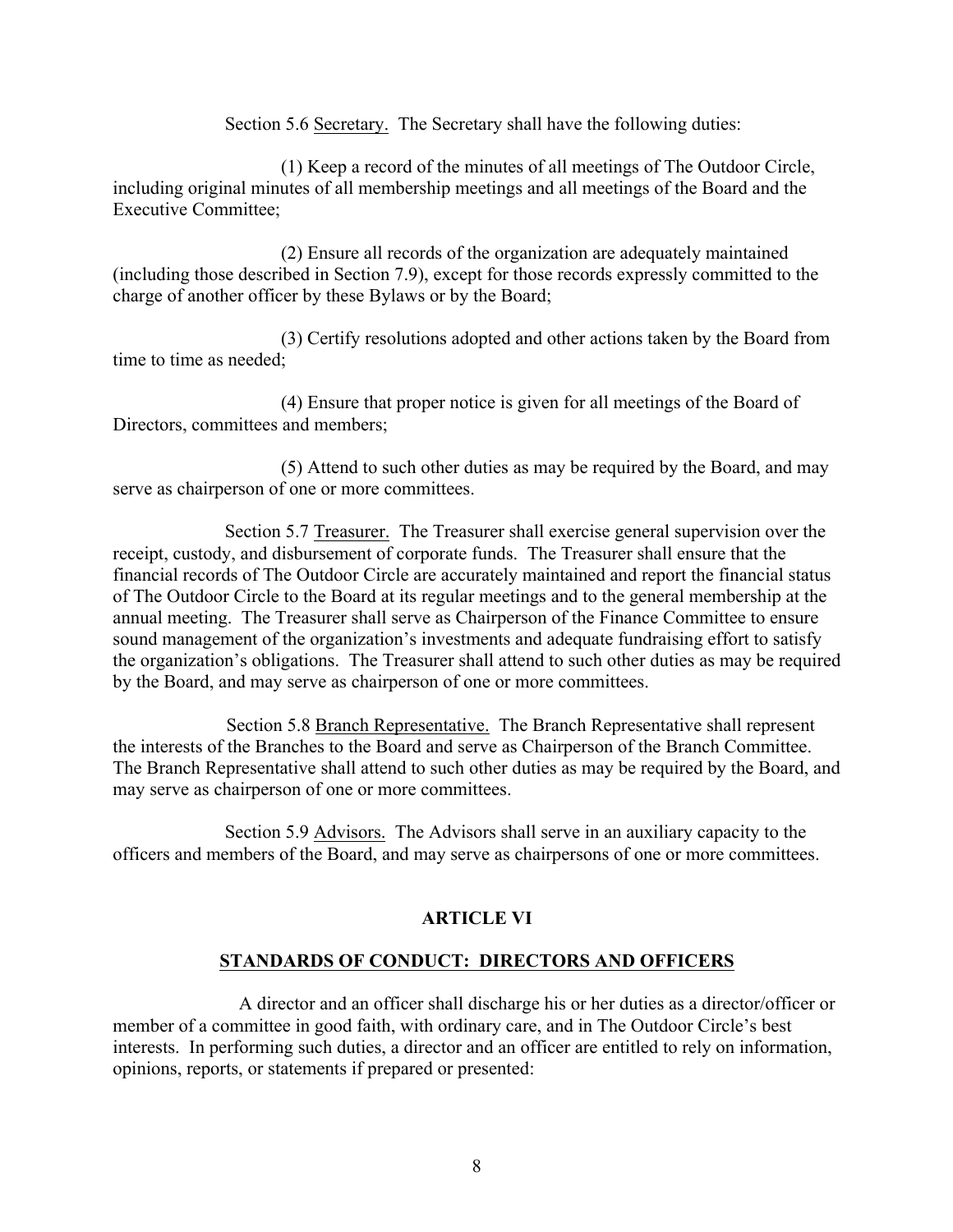(1) By one or more officers or employees of the organization whom the director or officer reasonably believes to be reliable and competent in the matters presented,

 (2) By legal counsel, public accountants, or other persons regarding matters the director or officer reasonably believes are within the person's professional or expert competence, or

 (3) In the case of a director, by a committee of the board of which the director is not a member regarding matters within its jurisdiction and the director reasonably believes the committee merits confidence.

 A director or officer is not acting in good faith if the director or officer has knowledge, which would make reliance upon these persons or the committee unwarranted.

 A director or an officer who acts in compliance with this Section will not be liable to the organization or other person for actions and omissions. A director or an officer who serves without remuneration or expectation of remuneration shall not be liable for any action or omission while in office, unless grossly negligent.

#### **ARTICLE VII**

#### **FINANCE AND ADMINISTRATION**

 Section 7.1 Fiscal Year. The fiscal year of The Outdoor Circle shall be from October 1<sup>st</sup> through September 30th, or as the Board of Directors may otherwise determine.

 Section 7.2 Annual Budget; Spending Authorization. The Board shall approve and adopt a budget for the current fiscal year. Any unbudgeted expenditure by the central office in excess of \$500.00 must have the approval of the Board. The Outdoor Circle shall not disburse funds for purposes that are inconsistent with the Articles of Incorporation and these Bylaws, including its status as a nonprofit corporation. Gifts or loans to individuals or for-profit enterprises are prohibited.

 Section 7.3 Audit. The books and accounts of The Outdoor Circle shall be audited annually by a certified public accountant selected by the Board.

 Section 7.4 Bonding. The Board of Directors and Executive Staff shall be bonded whenever reasonably possible in an amount determined by the Board.

 Section 7.5 Endowment Funds. All monies designated as Endowment Funds shall be invested in one or more segregated accounts maintained by the Treasurer at the direction of the Board, and only the income therefrom expended, unless an expenditure of principal is authorized by a resolution proposed by the Board and adopted by the general membership of The Outdoor Circle in the manner required for the amendment of these Bylaws.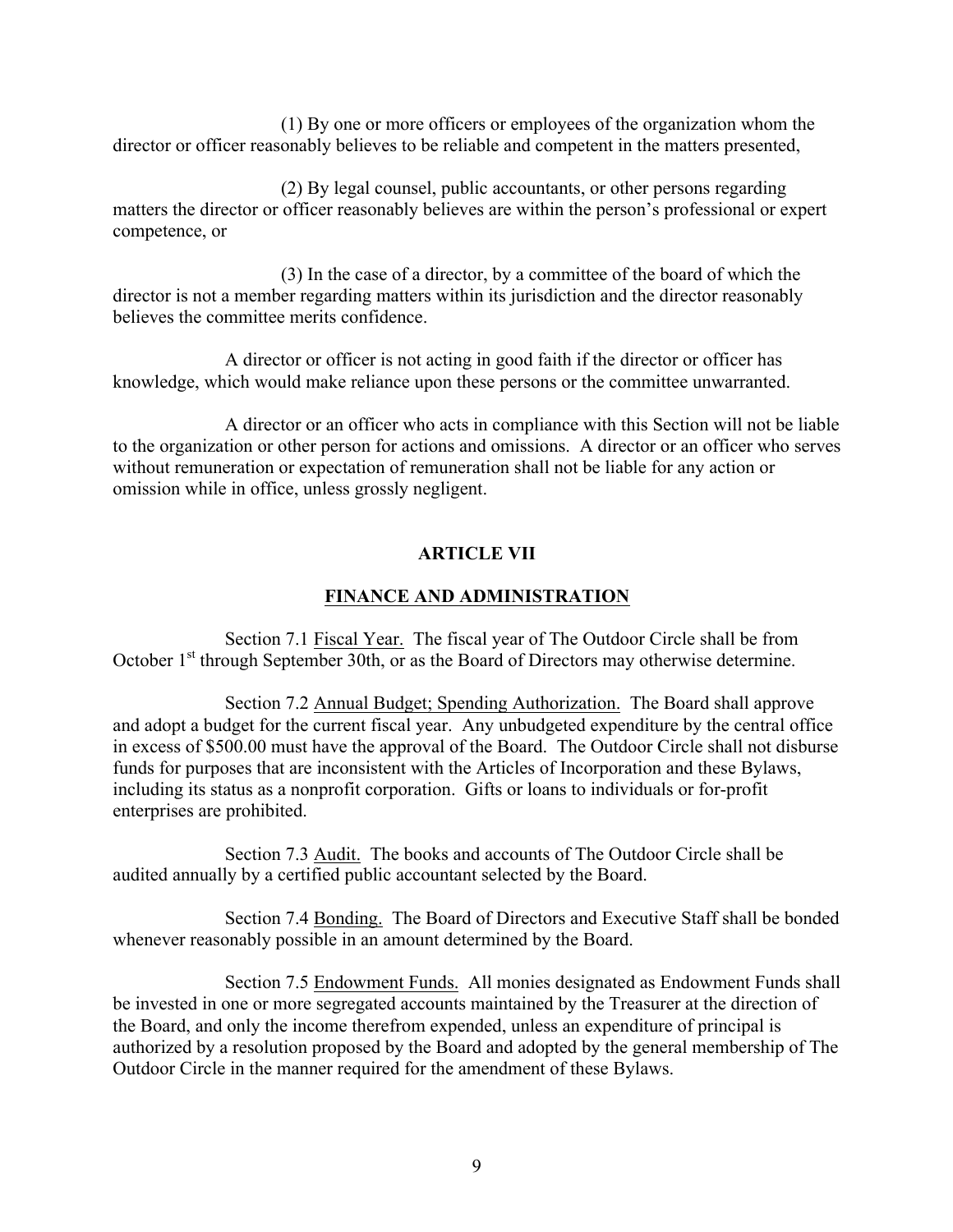Section 7.6 Check Authorizations. The President and Treasurer (or persons acting in such capacities as provided herein) and salaried executive personnel designated by the Board shall be authorized to sign checks for The Outdoor Circle. Two signatures shall be required on all checks. The Board may designate additional signatories.

 Section 7.7 Maintenance of Mailing Address and Agent. The Outdoor Circle shall continuously maintain in this State a mailing address of its principal office and a registered agent, as required under Hawai'i Revised Statutes (HRS) Section 414D-32, and if the mailing address or agent changes, notify the Department of Commerce and Consumer Affairs, IRS, and Department of Taxation.

Section 7.8 State Annual Report to be Filed. The Outdoor Circle shall deliver an annual report to the Director of the State Department of Commerce and Consumer Affairs on a form furnished by the Department. The annual report shall be filed on or before September 30 of each year and reflect the state of the organization's affairs as of July 1 of the year when filed.

 Section 7.9 Records to be Kept. The Outdoor Circle shall maintain the following records, as required by law, (and others necessary to the operations of the organization):

 (1) Permanent records of the following: minutes of the meetings of the members and Board of Directors, a record of all actions taken by the Board or members without a meeting under Sections 3.4 and 11.8, and a record of all actions taken by committees of the board as authorized under Article IV;

(2) Appropriate accounting records;

 (3) An alphabetical list of the names and addresses of the members by class, as applicable, and indicating the number of votes each member is entitled to cast;

(4) The Articles of Incorporation, the Bylaws, and all amendments in

effect;

 (5) Resolutions adopted by the Board relating to the members' characteristics, qualifications, rights, limitations, and obligations;

(6) Records of all actions approved by the members for the past three (3)

years;

 (7) Financial statements furnished to members upon demand under Hawai'i Revised Statutes Section 414D-306 (see Section 12.3) for the past three (3) years;

 (8) A list of the names and business or home addresses of the current directors and officers;

 (9) The State annual reports filed with the Department of Commerce and Consumer Affairs under Section 7.8;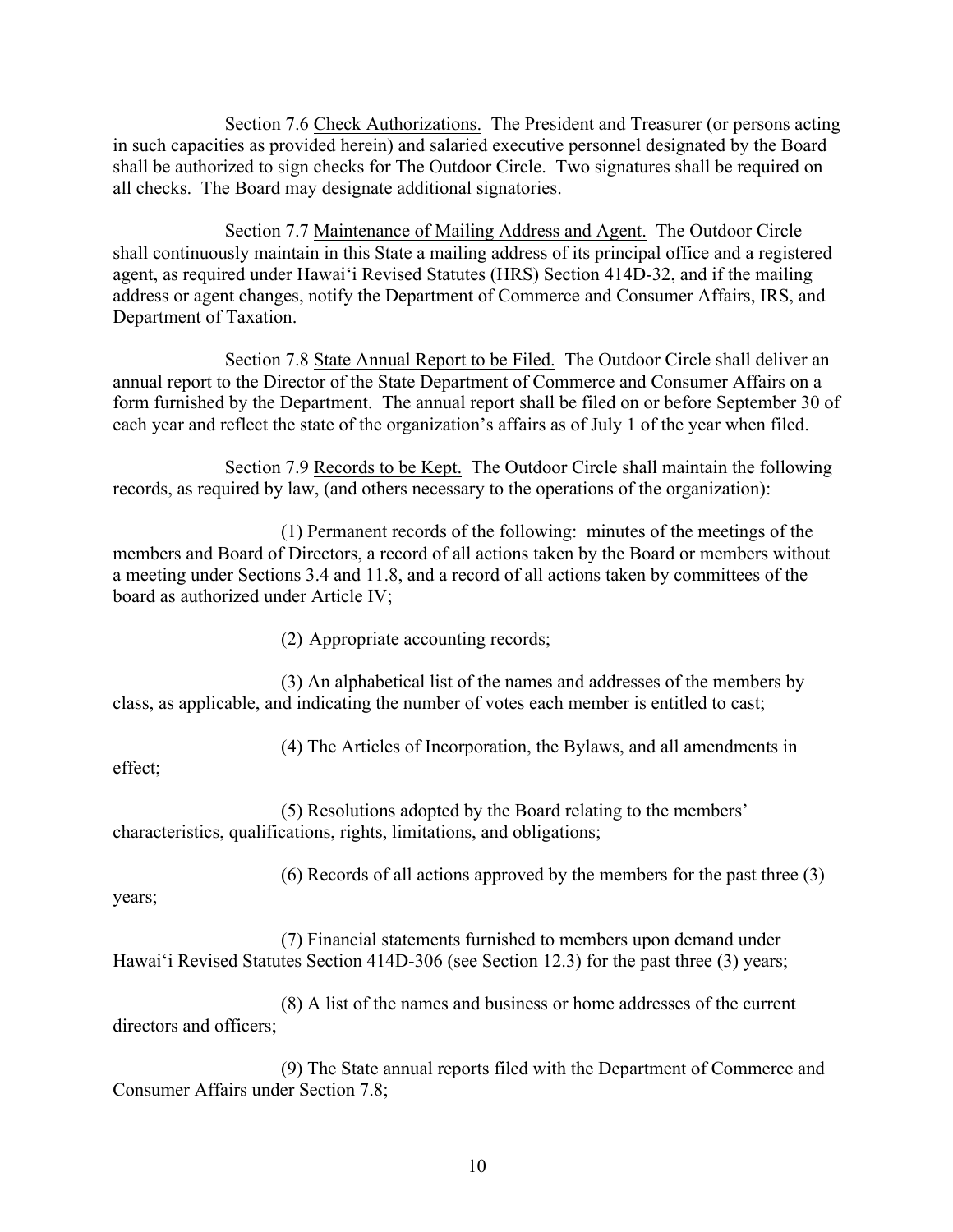(10) The State general excise tax (GET) license and employer identification number (EIN);

 (11) The application for exemption from federal income taxes (Form 1023) and all documents in support of the application, the IRS exemption ruling letter, and federal annual information returns (Form 990 series);

 (12) If the organization has applied for and obtained exemption from State general excise taxes, the State application for exemption from general excise taxes (Form G-6 or G-6S), all documents in support of the application, and the State exemption certification.

 Section 7.10 Regular Review of Articles and Bylaws. The Board of Directors shall review the Articles of Incorporation and Bylaws on a regular basis to ensure that they reflect the current exempt purposes of The Outdoor Circle, and comply with existing operations and State and federal laws. All amendments to the Bylaws shall be consistent with the Articles of Incorporation.

Section 7.11 Notification of State and IRS of Material Changes. The Outdoor Circle shall notify the IRS, Department of Commerce and Consumer Affairs, and State Department of Taxation (if the organization has obtained exemption from general excise taxes) of any change in the organization, including structural and operational changes.

 Section 7.12 State and Federal Taxes; Annual Filings. Hawai'i imposes three taxes that are potentially applicable to the organization: income, general excise, and use taxes. Employment and other State, federal and local taxes may also be applicable. The Board of Directors shall consult with the organization's tax advisor to ensure that all periodic and annual State and federal (Form 990 series) filings are submitted and taxes are properly paid.

Section 7.13 Solicitation and Registration With State Attorney General.

 (1) Registration With Attorney General Prior to Solicitation. The Outdoor Circle shall register with the State department of the attorney general before conducting any solicitation for money or thing of value, as defined in Hawai'i Revised Statutes Section 467B-1. Such registration must be completed at such time and include such financial and other reports as required under the law. The Board shall consult with its legal advisor to ensure proper compliance with this registration law.

 (2) Use of Unregistered Professional Persons Prohibited. The organization shall not use the services of an unregistered professional solicitor or professional fundraising counsel as defined in Chapter 467B of the Hawai'i Revised Statutes in the solicitation of contributions.

 Section 7.14 Policies Required by Law and Operations. The Board of Directors shall create and adopt such policies necessary to the operations of the organization and required by law (including the whistleblower and document retention and destruction policies, which are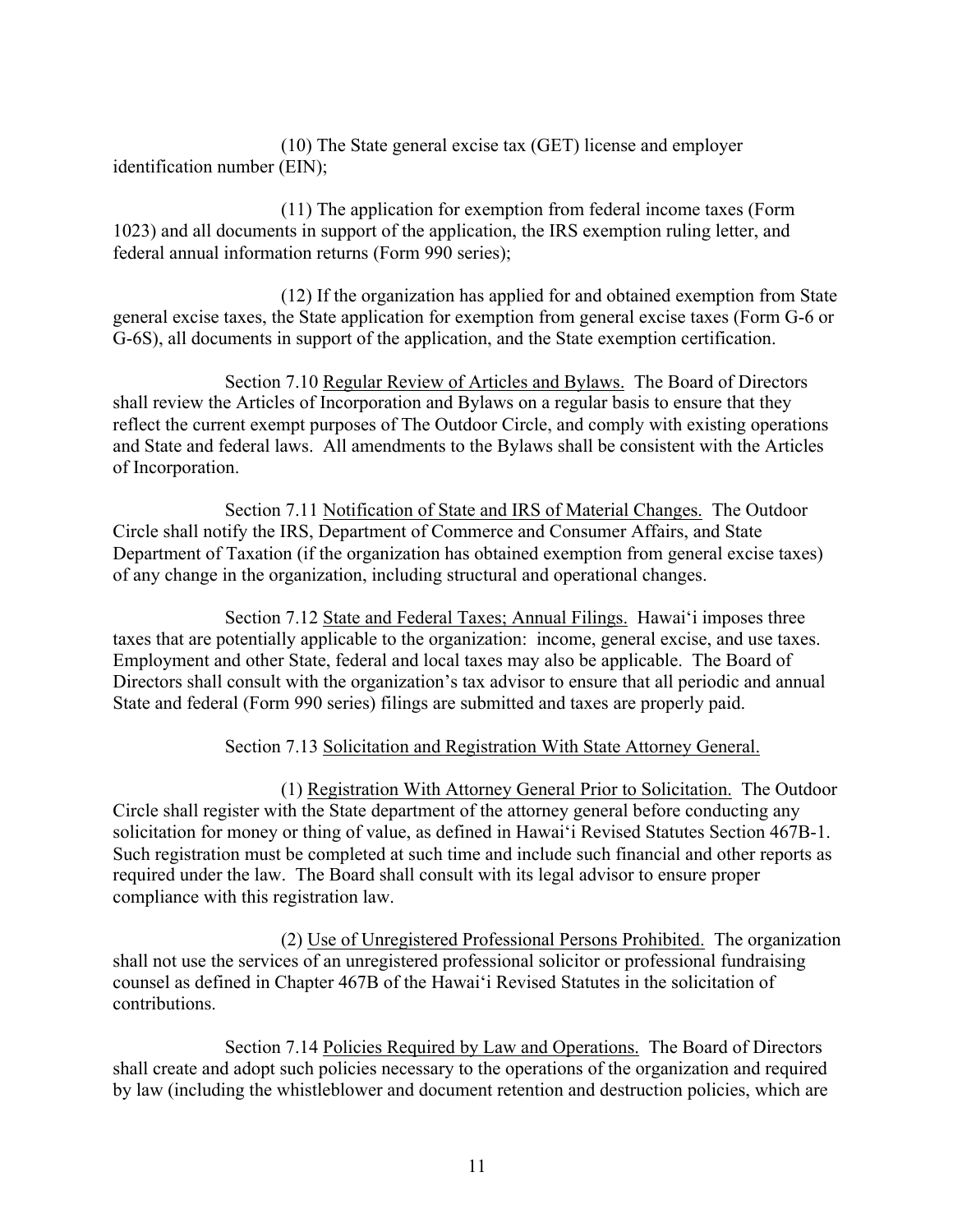required by federal law). All policies shall be consistent with Hawai'i State, federal and local laws.

Section 7.15 Public Support. The Outdoor Circle must be publicly supported in order to maintain tax-exempt status. The Board of Directors shall consult with the organization's tax advisor to ensure that the organization obtains the required "public support" to satisfy the IRS's public support test to maintain tax-exempt status.

## **ARTICLE VIII**

#### **LIMITATIONS: DISTRIBUTIONS; LOANS/GUARANTIES; PRIVATE INTEREST/LEGISLATIVE ACTIVITIES; CONFLICTS OF INTEREST; OFFICIAL STATEMENTS**

Section 8.1 Distributions Prohibited. The Outdoor Circle shall not make any distribution, except as otherwise authorized under the law. "Distribution" means "the payment of a dividend or any part of the income or profit of a corporation to its members, directors, or officers." (HRS 414D-14.)

 Section 8.2 Loans or Guaranties Prohibited. The Outdoor Circle shall not lend money to or guaranty the obligation of a director or officer of the organization. The Outdoor Circle shall further not lend money where the money is intended to be used for political purposes, such that it would violate the prohibition against political campaign activity of an exempt corporation.

#### Section 8.3 Restrictions--Private Interest; Political and Legislative Activities.

(1) Private Benefit and Inurement. The Outdoor Circle shall not allow more than an insubstantial accrual of private benefit to individuals or other organizations. This restriction is to ensure that a tax-exempt organization, as The Outdoor Circle, serves a public interest, not a private one. Accordingly, no part of The Outdoor Circle's net earnings may inure to the benefit of any person who has a personal or private interest in the activities of The Outdoor Circle such as an officer, director, or a key employee.

(2) Political Campaign Intervention. The Outdoor Circle shall not participate or intervene in any political campaign on behalf of (or in opposition to) a candidate for public office. Contributions to political campaign funds or public statements of position made on behalf of The Outdoor Circle in favor of or in opposition to any candidate for public office is a violation of this prohibition against political campaign activity.

(3) Legislative Activities. The Outdoor Circle shall not engage in substantial legislative activity, commonly referred to as lobbying. Generally, substantial legislative activity is found where a substantial amount of an organization's resources are used to influence legislation, including contacting and urging others to contact members or employees of a legislative body for the purposes of proposing, supporting, or opposing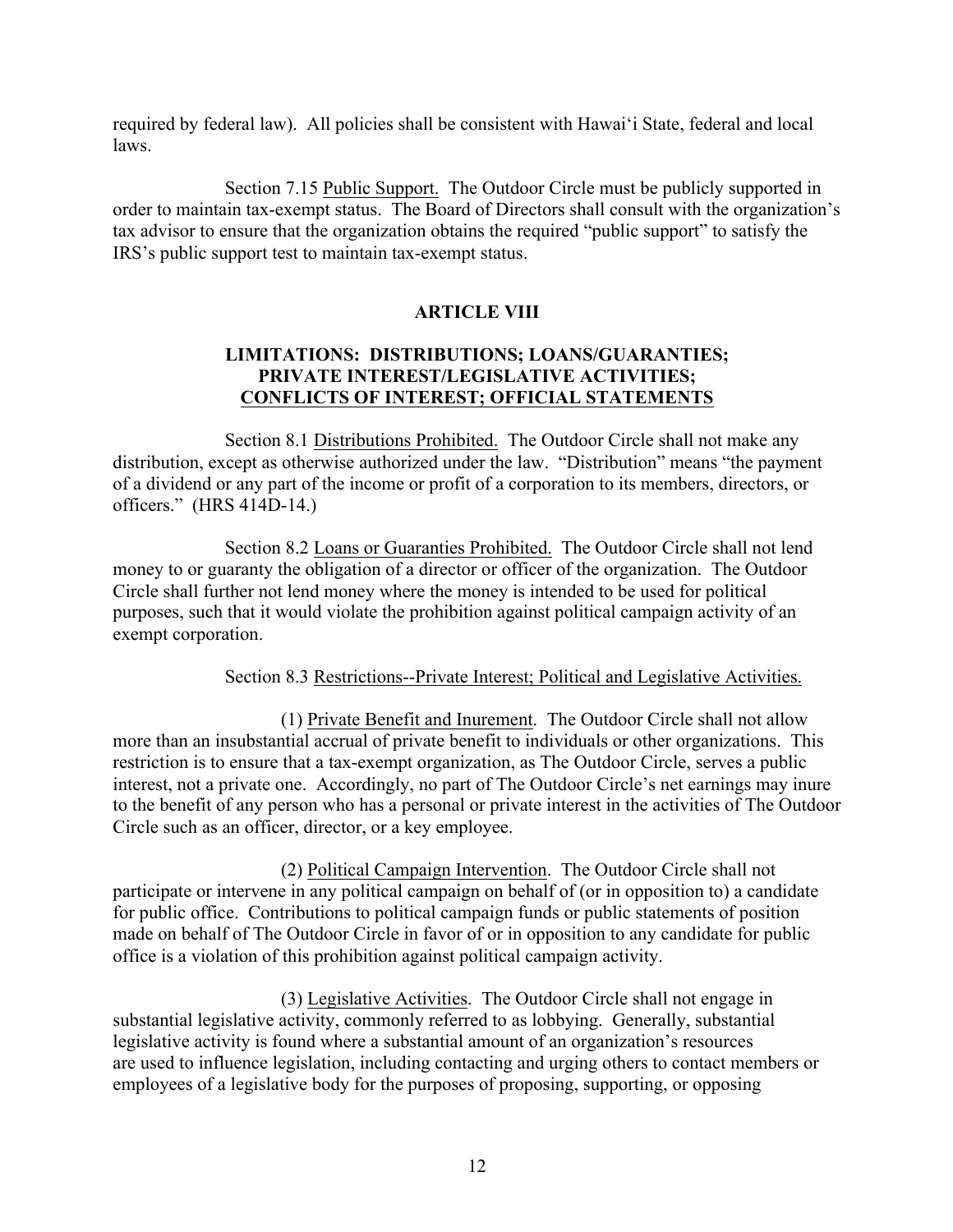legislation. An organization may engage in educational activities related to matters of public policy without engaging in lobbying.

 Section 8.4 Managing Conflicts of Interest/Excess Benefit Transactions Prohibited. The Board of Directors shall ensure that the affairs of The Outdoor Circle are managed in an ethical manner without improper conflicts of interest by following appropriate procedures to manage conflicts of interest. The Board shall further ensure that transactions with "disqualified persons" conform to the IRS's Intermediate Sanctions rule.

 Under the Intermediate Sanctions rule, a tax-exempt corporation, as The Outdoor Circle, is prohibited from entering into any transaction in which an economic benefit is provided to or for the use of any "disqualified person" if the value of the economic benefit provided exceeds the value of the consideration (including the performance of services) received for providing the benefit. A "disqualified person" is any person who was, at any time during the five-year period ending on the date of the transaction involved, in a position to exercise substantial influence over the affairs of the organization, a family member of a disqualified person, or a 35% controlled entity of persons in the previous two categories. An authorized body composed of individuals who do not have a conflict of interest must approve any such transaction in advance, and the authorized body must rely upon appropriate data as to comparability and adequately document the basis of the decision concurrently with the decision. The Board shall consult with its legal or other expert advisor to ensure proper compliance with this federal mandate.

#### Section 8.5 Official Statements.

 (1) All formal statements of the views of The Outdoor Circle on matters of public interest shall be consistent with the policies and procedures of the organization. Nothing in this Section shall be deemed to limit the authority of officers to represent The Outdoor Circle in its business affairs within the scope of their respective offices as governed by responsible business practices consistent with the Articles of Incorporation of The Outdoor Circle, these Bylaws, and the policies and procedures of the organization.

 (2) In the event that any proposed policy statement is known by the author to be the subject of a significant difference of opinion within the membership of The Outdoor Circle or amongst the Board, the proposed statement shall first be presented to the President or Executive Director for consideration by the Executive Committee, which shall recommend to the Board whether the statement should be adopted. The Board shall determine the official policy of The Outdoor Circle on the issue presented, and thereafter all public statements shall conform to the adopted policy.

#### **ARTICLE IX**

## **LIMITATION OF DIRECTOR LIABILITY AND INDEMNIFICATION**

The personal liability of a director to The Outdoor Circle and the members for any monetary damage because of a breach of the director's duties to The Outdoor Circle and the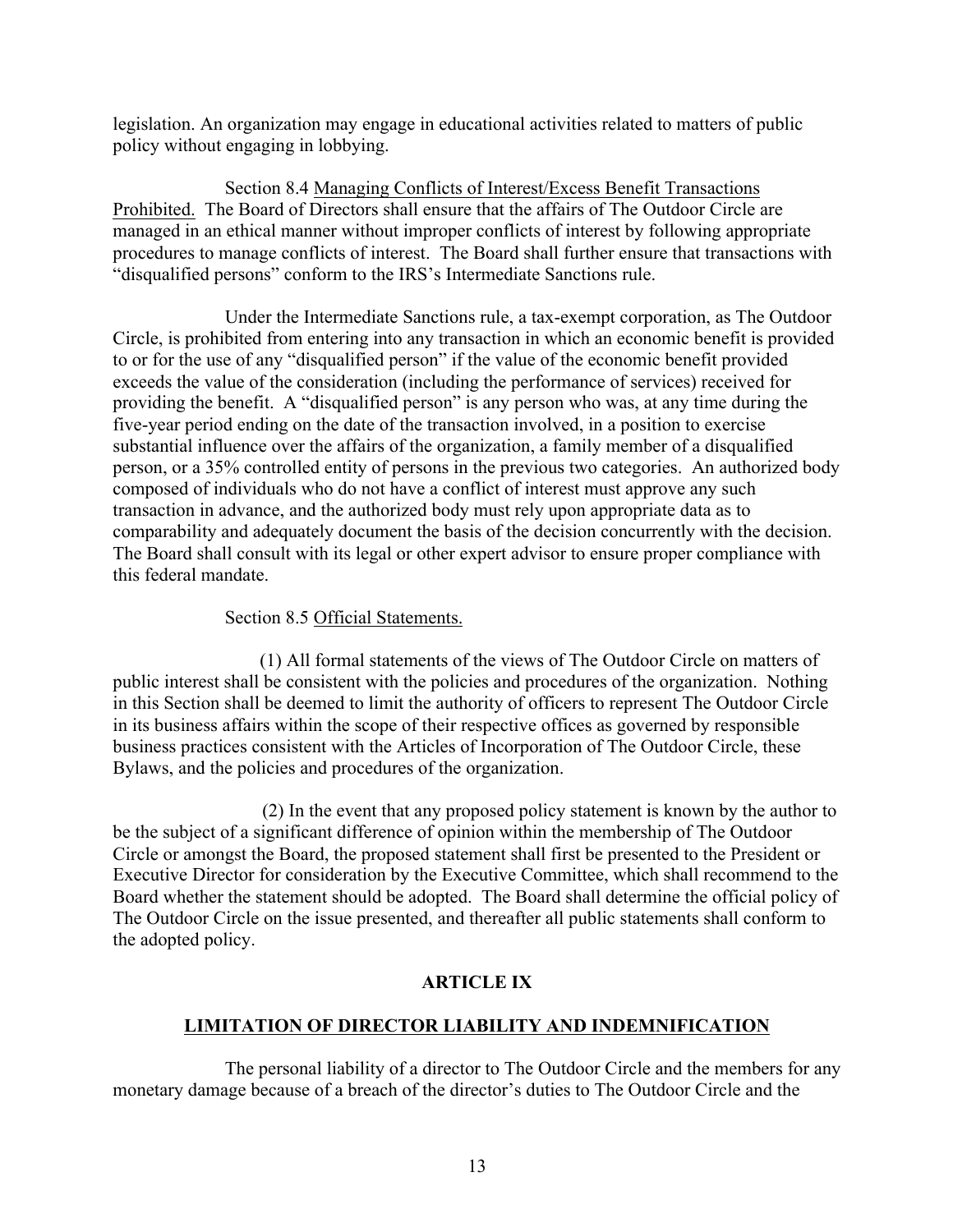members shall be limited to the extent specified in Article VII of the Articles of Incorporation. The Outdoor Circle shall further indemnify and advance expenses to a director and an officer, employee, or agent of The Outdoor Circle consistent with Article VII of the Articles of Incorporation. If The Outdoor Circle indemnifies or advances expenses under Article VII in connection with a proceeding by or in the right of the organization, The Outdoor Circle shall report such action taken in writing to the members with or before the notice of the next meeting of the members.

#### **ARTICLE X**

#### **MEMBERS AND MEMBERSHIPS**

 Section 10.1 Official Members of The Outdoor Circle. The members of The Outdoor Circle shall consist of those persons who are admitted into the membership under the provisions of the Articles of Incorporation and Bylaws. Membership in the Corporation is evidenced by the organization's current list of members.

#### Section 10.2 Admission and Qualifications of Members.

 (1) General Policy. Membership in The Outdoor Circle shall not be denied or limited on the basis of race, color, gender, disability, age, or religious affiliation.

 (2) Membership Criteria and Classification. The Board of Directors shall have the power to establish conditions for admission of members, admit members, and issue memberships. The Board shall determine classes of voting membership and their respective dues. All dues shall be accrued by the central office.

 Membership in The Outdoor Circle shall be open to any person whether a resident of the State of Hawai'i or not, upon the payment of dues as prescribed by the Board. No person shall be admitted as a member without the person's consent.

 (3) Membership Records. Current and historical records of the membership shall be kept in the office of The Outdoor Circle.

 (4) Members in Good Standing. All members who have satisfied the requirements of membership, as determined by the Board, shall be in good standing and entitled to the benefits of membership, including the right to vote on matters submitted to a vote of the members, in person or by proxy, at general meetings of The Outdoor Circle.

Except as described in these Bylaws and the Articles of Incorporation, all members shall have the same rights and obligations.

Section 10.3 Member's Liability to Third Parties. A member shall not be personally liable for the acts, debts, liabilities or obligations of the organization by reason of being a member.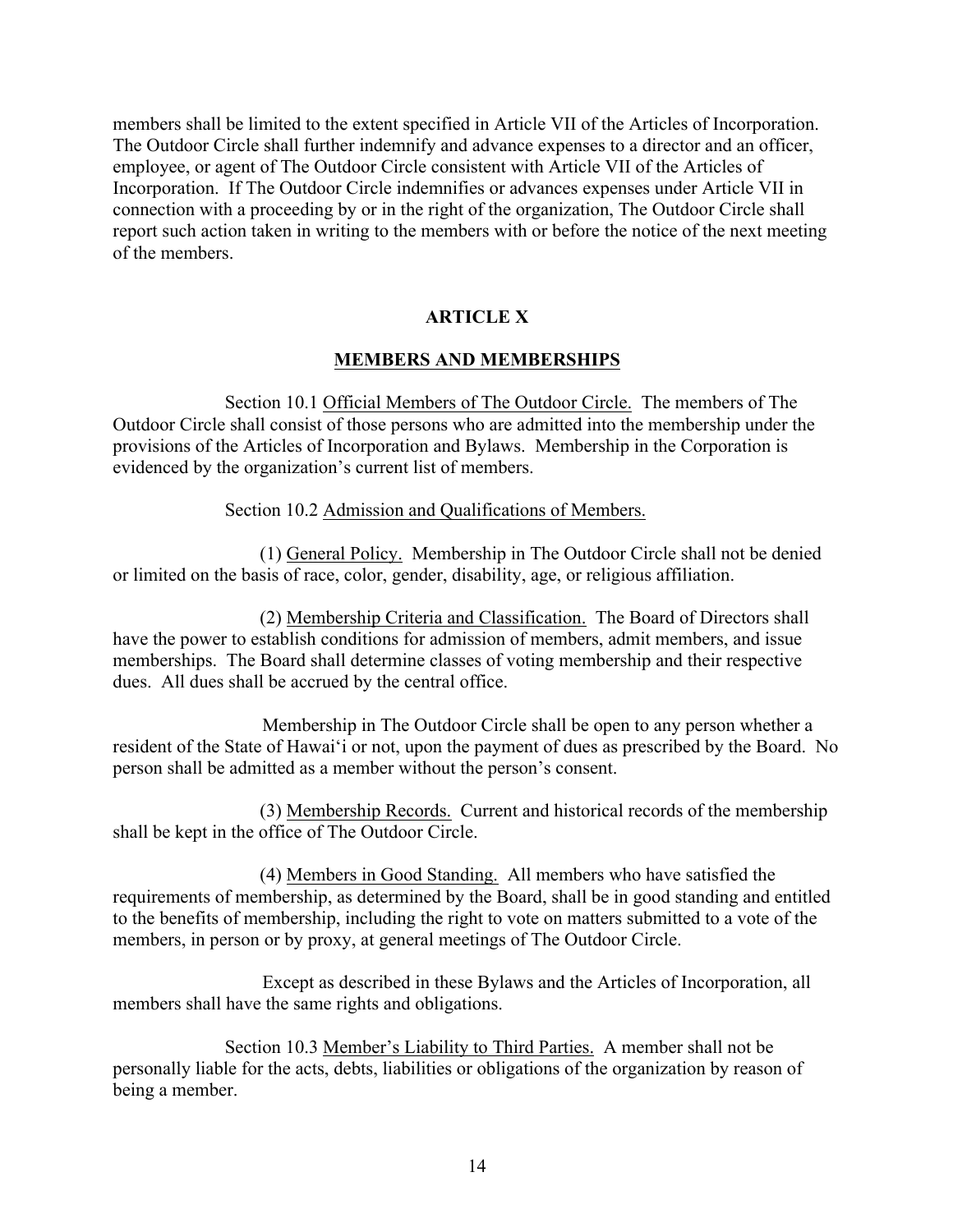Section 10.4 Termination, Expulsion or Suspension of Members. No member may be expelled or suspended, and no membership or memberships may be terminated or suspended unless such action is fair and reasonable and carried out in good faith. The procedure shall be deemed fair and reasonable if the organization provides the member with at least fifteen (15) days prior written notice, which states the reason(s) for the action, and the member is given an opportunity to be heard, orally or in writing, by persons authorized to decide to cancel such action not less than five (5) days before the effective date. Alternatively, the organization may follow such other procedure that is fair and reasonable under the facts and circumstances. Any written notice given by mail shall be sent to the member's last known address as shown in the organization's records.

#### **ARTICLE XI**

#### **MEMBERS' MEETINGS AND VOTING**

#### Section 11.1 Annual, Regular and Special Membership Meetings.

(1) Annual/Regular Meetings and Required Agenda. The Outdoor Circle shall hold a General Membership Meeting at least once per year, as determined by the Board. At one such annual meeting, the President and Treasurer shall report on the activities and financial condition of The Outdoor Circle. The officers and the Nominating Committee for the following year shall be elected and installed at a General Membership Meeting held prior to September 1st.

 (2) Special Meetings. The Board of Directors, the President, the Executive Committee, or five percent (5%) of the voting members may call special meetings of the members by submitting a signed and dated writing to an officer, describing the purpose for which the meeting is to be held. The close of business on the thirtieth  $(30<sup>th</sup>)$  day before delivery of the demand for a special meeting to the officer shall be the record date under Section 11.2 for the purpose of determining whether the five percent requirement has been met under this Section for determining if there is an adequate number of voting members for calling a meeting.

 Upon delivery of the written demand, The Outdoor Circle shall provide notice of the meeting to the members in accordance with Section 11.4 within thirty (30) days. If such notice is not given, a person signing the demand may set the time and place of the meeting and give appropriate notice. Only those matters within the purpose described in the meeting notice may be conducted at a special meeting of members.

 Section 11.2 Record Date: Determining Members Entitled to Notice, Vote, and Other. Under Hawai'i law, a corporation may set a date, called a "record date," to determine and set an official count of the members for the purposes of providing notice, to vote or other action. This helps alleviate the challenge of deciding who the official members are for purposes of providing adequate notice for a specific meeting or taking other action since members may join from day-to-day.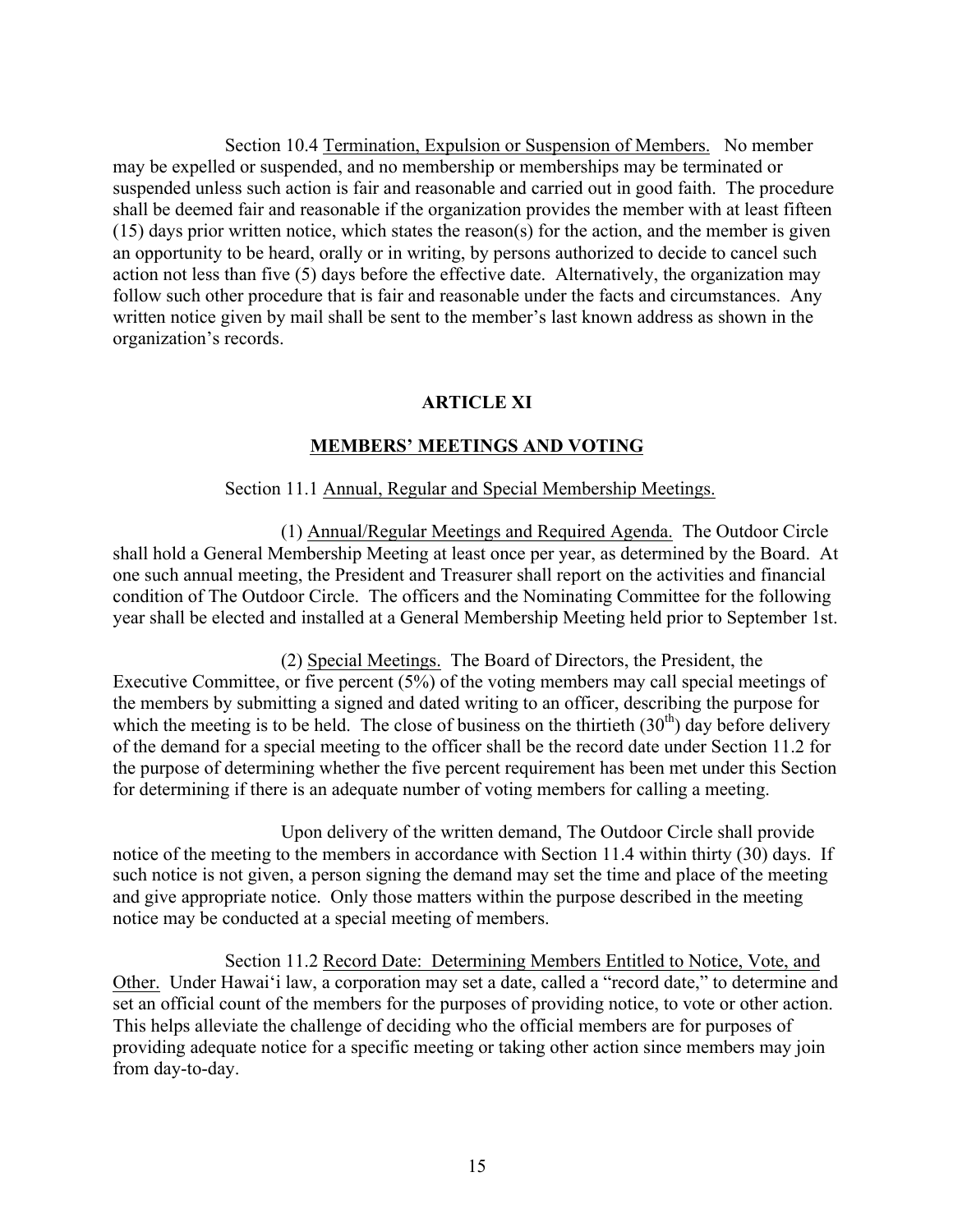(1) Record Date For Entitlement to Notice of Members' Meetings. The Board of Directors may fix a future date as the record date for determining the members entitled to notice of a members' meeting. If no such record date is fixed, members at the close of business on the business day preceding the day on which notice is given, or if notice is waived, at the close of business on the business day preceding the day on which the meeting is held, are entitled to notice of the meeting.

 (2) Record Date For Entitlement to Vote. The Board may fix a future date as the record date for determining the members entitled to vote at a members' meeting. If no such record date is fixed, members on the date of the meeting who are otherwise eligible to vote are entitled to vote.

 (3) Record Date For Entitlement to Other Rights. The Board may fix a future date as the record date for the purpose of determining the members entitled to exercise any other lawful action. If no such record date is fixed, members at the close of business on the day on which the Board adopts the resolution relating thereto, or the sixtieth  $(60<sup>th</sup>)$  day prior to the date of such other action, whichever is later, are entitled to exercise such rights.

 A record date may not be more than seventy (70) days before the meeting or other member action. A determination of members entitled to notice of or to vote at a membership meeting is effective for any adjournment of the meeting, unless the Board fixes a new date for determining the right to notice or the right to vote, which the Board must do if the meeting is adjourned to a date more than seventy (70) days after the record date for determining members entitled to notice of the original meeting.

#### Section 11.3 Organization to Prepare Members' List for Meetings.

 (1) Preparation and Maintenance of List. After fixing a record date for a notice of a meeting under Section 11.2, The Outdoor Circle shall prepare an alphabetical list of the names of all members entitled to notice of the meeting. The list shall include the members' addresses and number of votes each member is entitled to cast at the meeting. The Outdoor Circle shall further prepare on a current basis through the time of the membership meeting, a list of members, if any, who are entitled to vote at the meeting, but not entitled to notice of the meeting. This list shall be prepared on the same basis and be part of the list of members.

 (2) Inspection of List Upon Demand. The list of members shall be available for inspection by any member for the purpose of communication with other members concerning the meeting. The list shall be available at The Outdoor Circle's principal office or other reasonable place identified in the meeting notice in the city where the meeting will be held, beginning two (2) business days after notice of the meeting for which the list was prepared is given and continuing through the meeting.

 A member is entitled on written demand to inspect and, subject to the limitations outlined in Sections 12.1(7) and 12.2, copy the list at a reasonable time and at the member's expense during the period that it is available.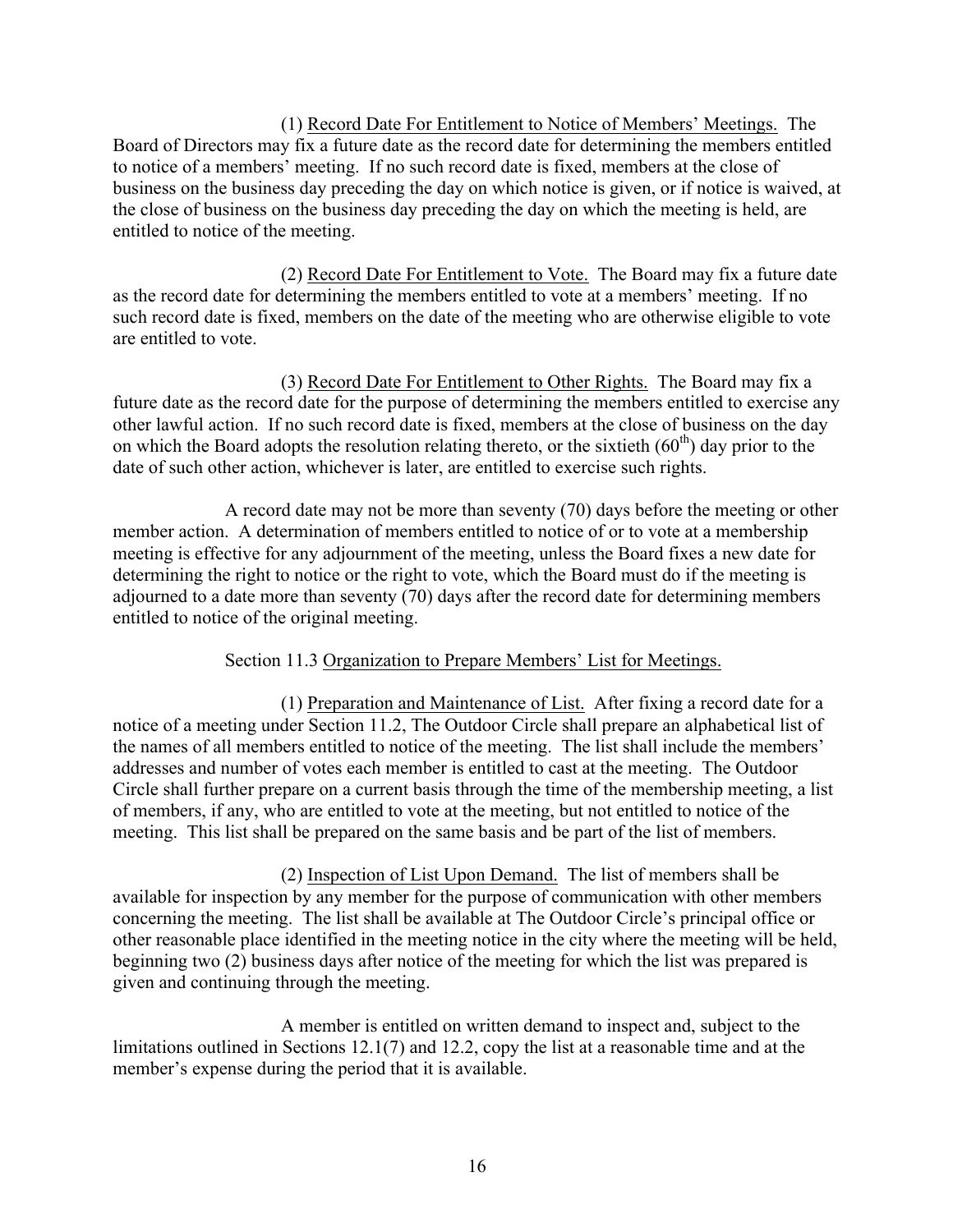(3) Inspection at Meeting Upon Request. If a request is submitted at least five (5) business days prior to the meeting, the organization shall make the list of members available at the meeting. Any member may inspect the list at the meeting or any adjournment.

 Section 11.4 Notice of Meetings of Members. Unless otherwise required, notice to members may be oral or written. Notice may also be provided by electronic transmission; provided, that the member to whom the notice is given consents ("electronic transmission" means a form of communication that does not involve the transmission of paper and that creates a record). Oral notice is effective when it is communicated. Unless otherwise indicated in the Hawai'i Nonprofit Corporations Act, written notice to members is effective when mailed so long as the notice is postpaid and correctly addressed to the member's last known address as shown in the organization's current list of members.

The following means of electronic transmission shall be deemed to have been given as follows:

 (1) If by facsimile, when directed to a number at which the member has consented to receive notice;

 (2) If by electronic mail, when directed to an electronic mail address at which the member has consented to receive notice;

 (3) If by posting on an electronic network together with separate notice to the member of the specific posting, upon the later of the posting and the giving of the separate notice; and

(4) If by any other form of electronic transmission, when directed to the

member.

 A member may revoke such consent by written notice or electronic transmission to the organization. Such consent shall be deemed to be revoked if (1) the organization is unable to deliver by electronic transmission two consecutive notices in accordance with the consent, and (2) such inability becomes known to the Secretary or other person responsible for giving notice; provided, that the inadvertent failure to treat the inability to give electronic notice as a revocation shall not invalidate any meeting or other action.

 If the Hawai'i Nonprofit Corporations Act prescribes notice requirements for particular circumstances, those requirements shall govern. If the Articles of Incorporation or the Bylaws prescribe notice requirements, which are not inconsistent with this Section or the Nonprofit Corporations Act, those requirements shall govern.

All notices to the members shall be provided as follows:

 (1) The organization gives notice to the members of the date, time, and place of the meeting within a period, no fewer than ten (10) days or more than sixty (60) days before the meeting date (provided, however, that notice in regard to amendments of the Articles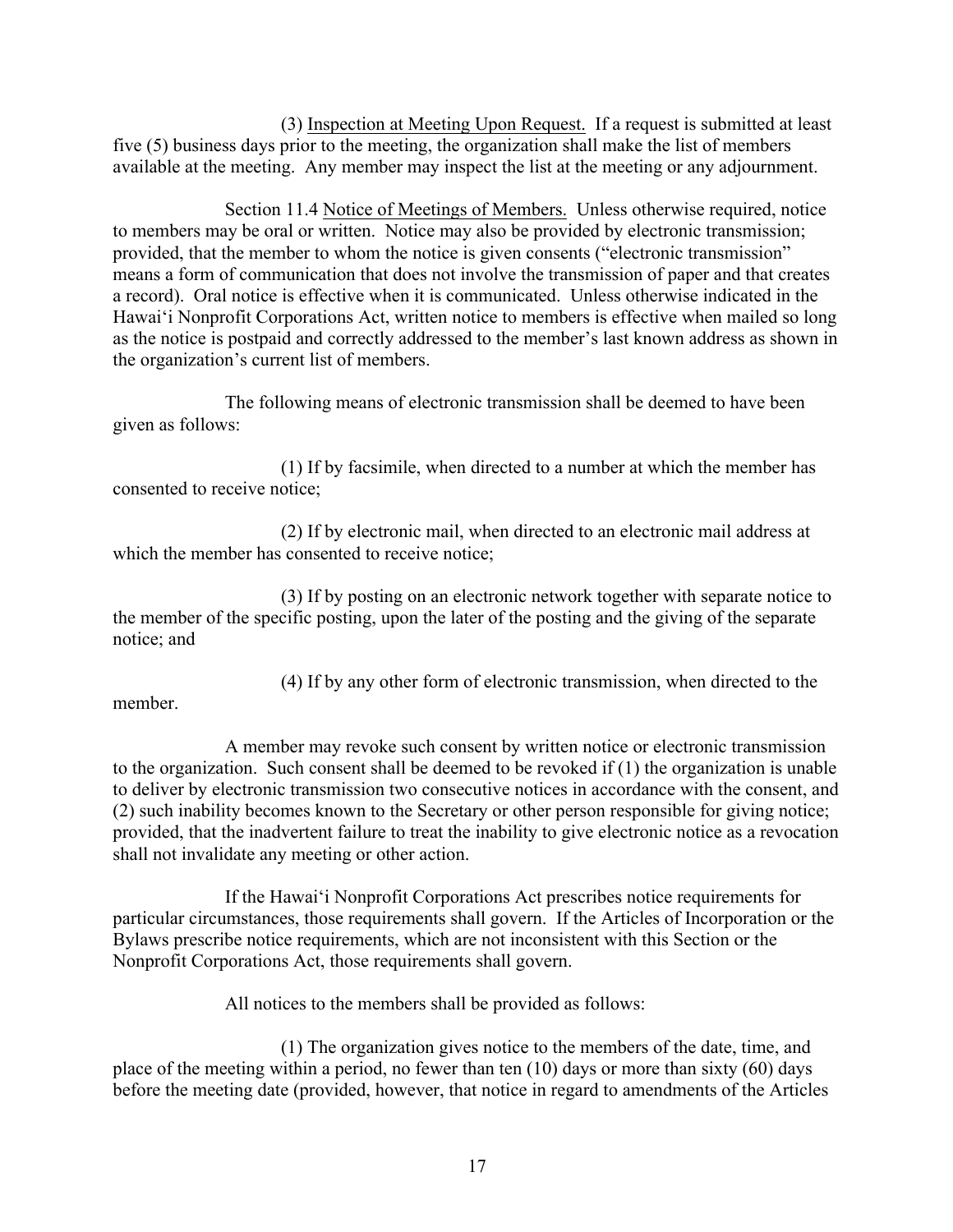of Incorporation or Bylaws must be given no less than fourteen (14) days or more than sixty (60) days before the meeting); and

 (2) The notice must also include a description of any matter that must be approved by the members under the following circumstances: director conflict of interest (HRS 414D-150); determination and authorization of indemnification (HRS 414D-164); amendment of the Articles of Incorporation (HRS 414D-182); approval of a plan of merger (HRS 414D-202); approval of a sale, lease, exchange or other disposition of all, or substantially all, of the organization's assets other than in the usual and regular course of activities (HRS 414D-222); and approval of a plan of dissolution (HRS 414D-241; -242) (the descriptions shall include that which is required under the provisions of the applicable Hawai'i Revised Statute (HRS) sections).

 If a meeting is adjourned to a different date, time or place, notice need not be given of the new date, time or place, so long as the new date, time or place is announced at the meeting prior to the adjournment. However, if the new date is more than seventy (70) days from the original record date for determining members entitled to notice, then a new record date must be set under Section 11.2 and notice given to the members of record as of the new record date.

 Section 11.5 Waiver of Notice by Member. A member may waive any required notice before or after the date and time stated in the notice by delivering to The Outdoor Circle a signed waiver of notice. A member may also waive any objection to holding the meeting by attending the meeting without objecting to the meeting and to consideration of a particular matter at the meeting by not objecting when it is presented.

 Section 11.6 Decision-Making By Meeting and Quorum. Fifty (50) voting members present or by proxy at a membership meeting shall constitute a quorum, unless otherwise indicated in the Articles of Incorporation, Bylaws or the Hawai'i Nonprofit Corporations Act. Any amendment to decrease the quorum may be approved by the members or, unless prohibited by the Bylaws, the Board of Directors. The members must approve any amendment to the Bylaws to increase the quorum required for any member action. Unless onethird (1/3) or more of the voting members are present in person or by proxy, the only matters that may be voted upon at a meeting of members are those that are described in the meeting notice.

 If a quorum is present, a majority vote of the voting members present shall be the act of the members, unless the Articles of Incorporation, Bylaws or Hawai'i Nonprofit Corporations Act require otherwise.The members must approve any amendment to the Bylaws to increase or decrease the vote required for any member action.

 Unless otherwise limited, enlarged or denied in the Articles of Incorporation, each voting member shall be entitled to one (1) vote on each matter submitted to a vote of members. Unless the Articles or Bylaws provide otherwise, if a membership stands of record in the names of two (2) or more persons, if one votes, the act binds all; if more than one votes, the vote shall be divided on a pro rata basis.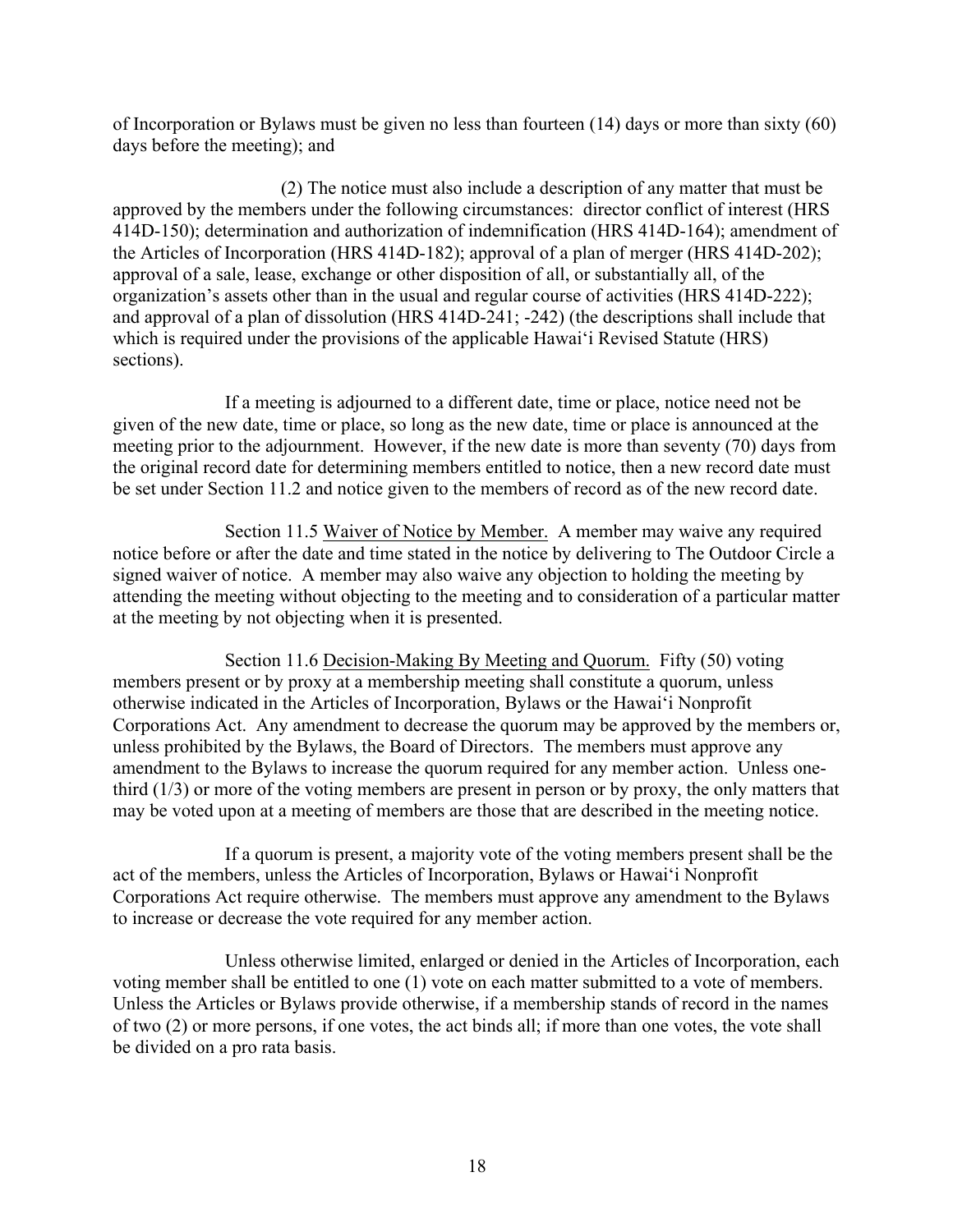If authorized by the Board, members or proxies of members may participate at an annual, regular or special meeting of the members by means of the Internet, teleconference, or other electronic transmission technology in a manner that allows members the opportunity to read or hear the proceedings substantially concurrently with the occurrence of the proceedings, vote, pose questions, and make comments. The Outdoor Circle shall implement reasonable measures to verify that each person deemed present in this manner and permitted to vote is a member or proxy of a member.

Section 11.7 Proxy Voting. A member may appoint a proxy to vote or otherwise act for the member by signing an appointment form. An appointment of a proxy is effective when received by the Secretary or other officer or agent authorized to tabulate votes. Such appointment shall remain valid for eleven (11) months, unless otherwise expressly provided in the appointment form; provided, that no proxy shall be valid for more than three (3) years from execution. An appointment of a proxy is revocable by the member making the proxy, unless the appointment form states that it is irrevocable and the appointment is coupled with an interest.

#### Section 11.8 Decision-Making Without Meeting.

 (1) Action by Written Consent: Any action to be approved by the members at a meeting may be approved without a meeting if at least eighty percent (80%) of the members entitled to vote approve such action by written consent, and the consent is signed by those members, describes the action taken, and is delivered to the organization. Such written consent shall have the same effect as a meeting vote.

 If the record date is not otherwise determined by the Board under Section 11.2, the record date for determining members entitled to take action without a meeting is the date the first member signs the written consent. Written notice of member approval under this Section shall be given to all members who have not signed the written consent. If written notice is required, member approval under this Section shall be effective ten (10) days after the written notice is given.

(2) Action by Ballot: Any action that may be taken by the members at a meeting of members may be taken without a meeting if the organization delivers a ballot to every member entitled to vote on the matter. The organization may deliver the ballot by electronic transmission. To be effective, the ballot must: (a) be in written form or in the form of an electronic transmission, (b) set forth each proposed action, (c) provide an opportunity to vote for or withhold a vote for each candidate for election as a director or an officer, and (d) provide an opportunity to vote for or against each proposed action.

 All solicitations for votes by ballot shall (a) indicate the number of responses needed to meet the quorum requirements, (b) state the percentage of approvals necessary to approve each action, and (c) specify the time by which a ballot shall be received by the organization in order to be counted.

 Approval by ballot shall be valid if (a) the number of votes cast by ballot equals or exceeds the quorum required to be present at a meeting to authorize the action, and (b)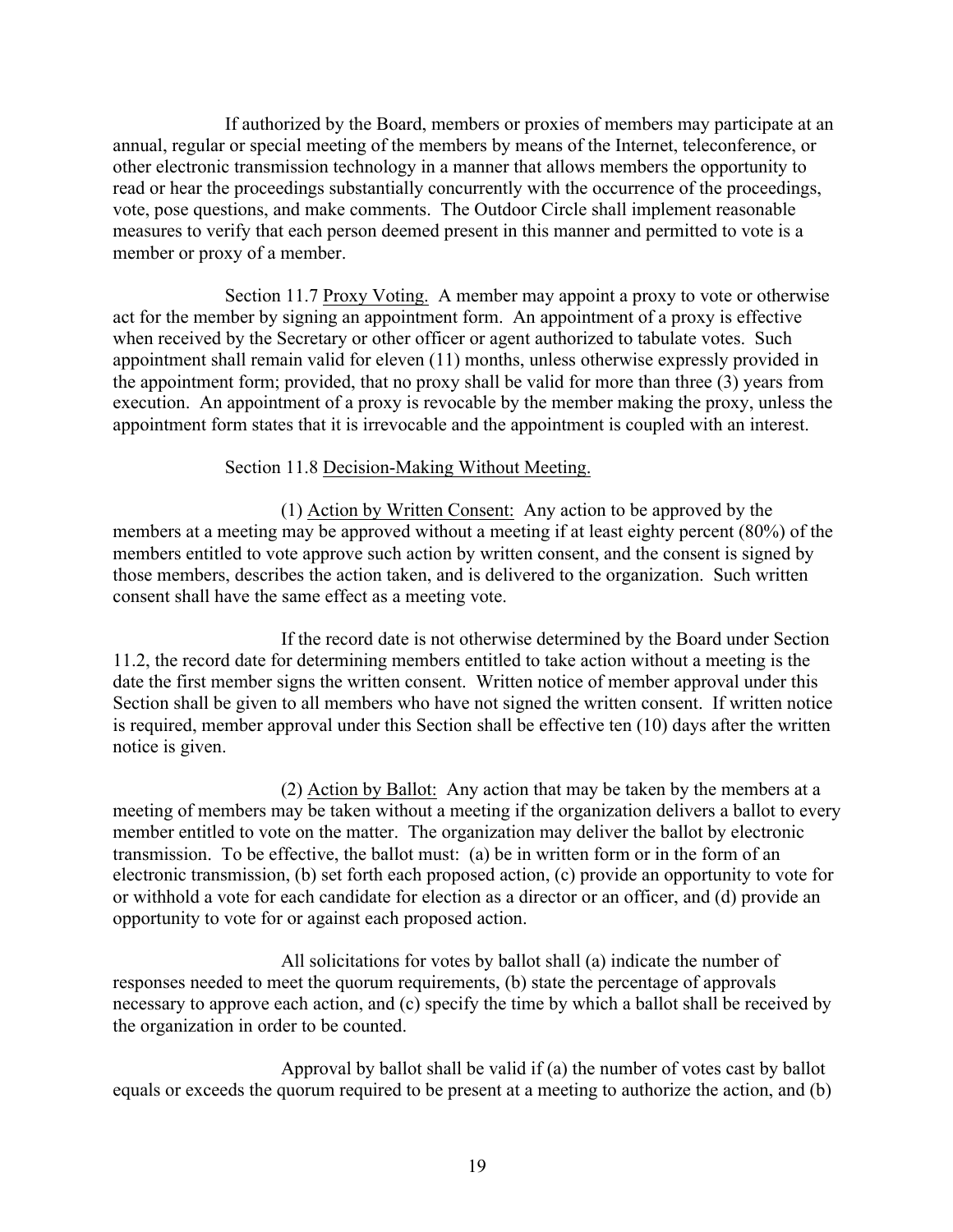the number of affirmative votes equals or exceeds the number of affirmative votes for approval that would be required to approve the action at a meeting.

Except as provided in the Bylaws or Articles, a ballot may not be revoked.

## **ARTICLE XII**

## **INSPECTION OF CORPORATE RECORDS**

 Section 12.1 Inspection of Records by Members. A member is entitled to inspect and copy the following records at a reasonable time and location; provided, that the member gives at least five (5) business days written notice:

(1) The Articles of Incorporation, Bylaws, and all amendments in effect;

 (2) Resolutions adopted by the Board relating to the members' characteristics, qualifications, rights, limitations, and obligations;

 (3) Minutes of member meetings and records of actions approved by the members for the past three (3) years;

 (4) Financial statements furnished to members under Section 12.3 for the past three (3) years;

(5) The names and business or home addresses of the current directors and

officers; and

 (6) The most recent State annual report filed with the State Department of Commerce and Consumer Affairs.

 (7) Additionally, a member may inspect and copy excerpts of the minutes of the meetings of the members and Board, records of actions taken by the members or directors without a meeting, and records of actions taken by committees of the board (to the extent not subject to inspection above); accounting records; and subject to Sections 11.3(2) and 12.2, the membership list. However, in addition to the five-business day notice, the demand to inspect must be made in good faith and for a proper purpose, must describe the purpose for the inspection and the specific records to be inspected, and such records must directly be connected with the purpose. The Outdoor Circle may comply with a member's demand to inspect the membership list by providing the member with a list that was compiled no earlier than the date of the member's demand.

The Outdoor Circle may impose a reasonable charge for labor and materials to cover the cost of copies; provided, that such charge shall not exceed the estimated cost of production or reproduction of the records.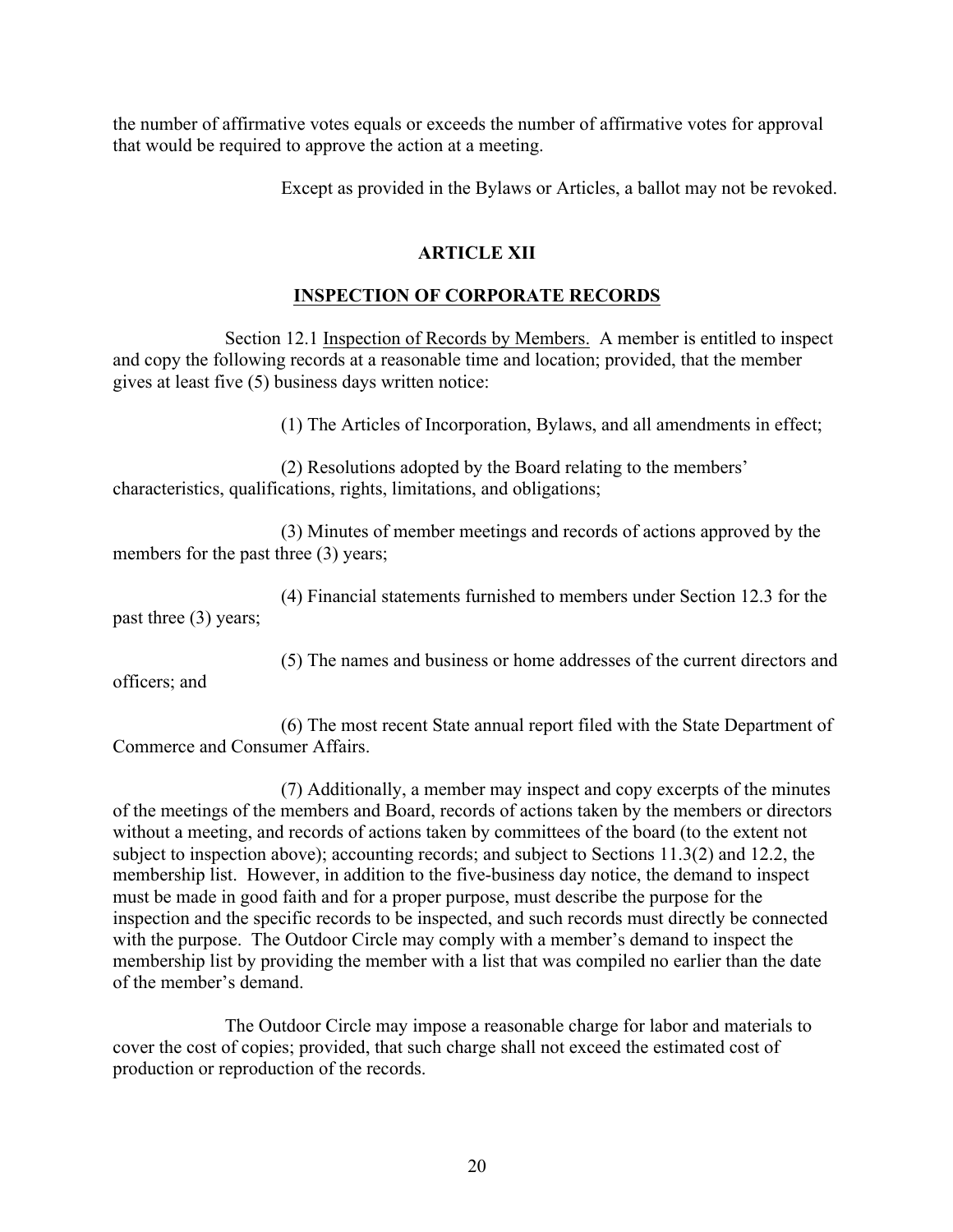This Section does not affect a member's right to inspect records under Section 11.3 or as the member may otherwise be entitled to as a litigant or by court order.

Section 12.2 Limitation on Use of Membership List. Without the Board's consent, the membership list (or any part) shall not be obtained or used by any person for a purpose unrelated to a member's interest as a member. Without limiting the foregoing, without the Board's consent, the membership list shall not be used to solicit money or property (unless the money or property will be used solely to solicit the votes of the members in an election to be held by The Outdoor Circle), used for any commercial purpose, sold to or purchased by any person, or published in whole or in part to the public.

 Section 12.3 Inspection and Copying of Financial Statements. Upon a member's written demand, The Outdoor Circle shall provide the member with its latest annual financial statements. If annual financial statements are reported upon by a public accountant, the accountant's report must accompany them. If not, the statements must be accompanied by a statement of the President or person responsible for the financial accounting records, stating the person's reasonable belief as to whether the statements were prepared on the basis of generally accepted accounting principles and, if not, describing the basis of preparation and describing any respects in which the statements were not prepared on a basis of accounting consistent with the statements prepared for the preceding year.

#### **ARTICLE XIII**

#### **BRANCHES**

 Section 13.1 Existence. The Board may establish Branches of The Outdoor Circle by granting Branch Charters in the name of each Branch. Branch Charters shall be consistent with the Articles of Incorporation and Bylaws of The Outdoor Circle. The power to amend or suspend the Branch Charter of any Branch and the power to abolish any Branch by revocation of its Branch Charter are hereby reserved to the Board and shall not be limited except by amendment of these Bylaws. The Board may impose penalties on Branches in order to ensure compliance with the requirements of these Bylaws and the policies and procedures of the organization.

 Section 13.2 Governance. Each Branch may adopt its own Bylaws and determine its own policies, provided that they shall be consistent with the Articles of Incorporation and Bylaws of The Outdoor Circle and the Branch Charter. No Branch shall engage in any activity or expend any funds for any purpose except those that are authorized by the Articles of Incorporation of The Outdoor Circle, these Bylaws, and the policies and procedures of the organization.

Section 13.3 Finances. The Branches of The Outdoor Circle are authorized to raise and expend funds to fulfill the mission of the organization, provided such activity is consistent with the Articles of Incorporation, these Bylaws, and the policies and procedures of the organization. Effective October 1, 2013, Branch funds may be held separately by the central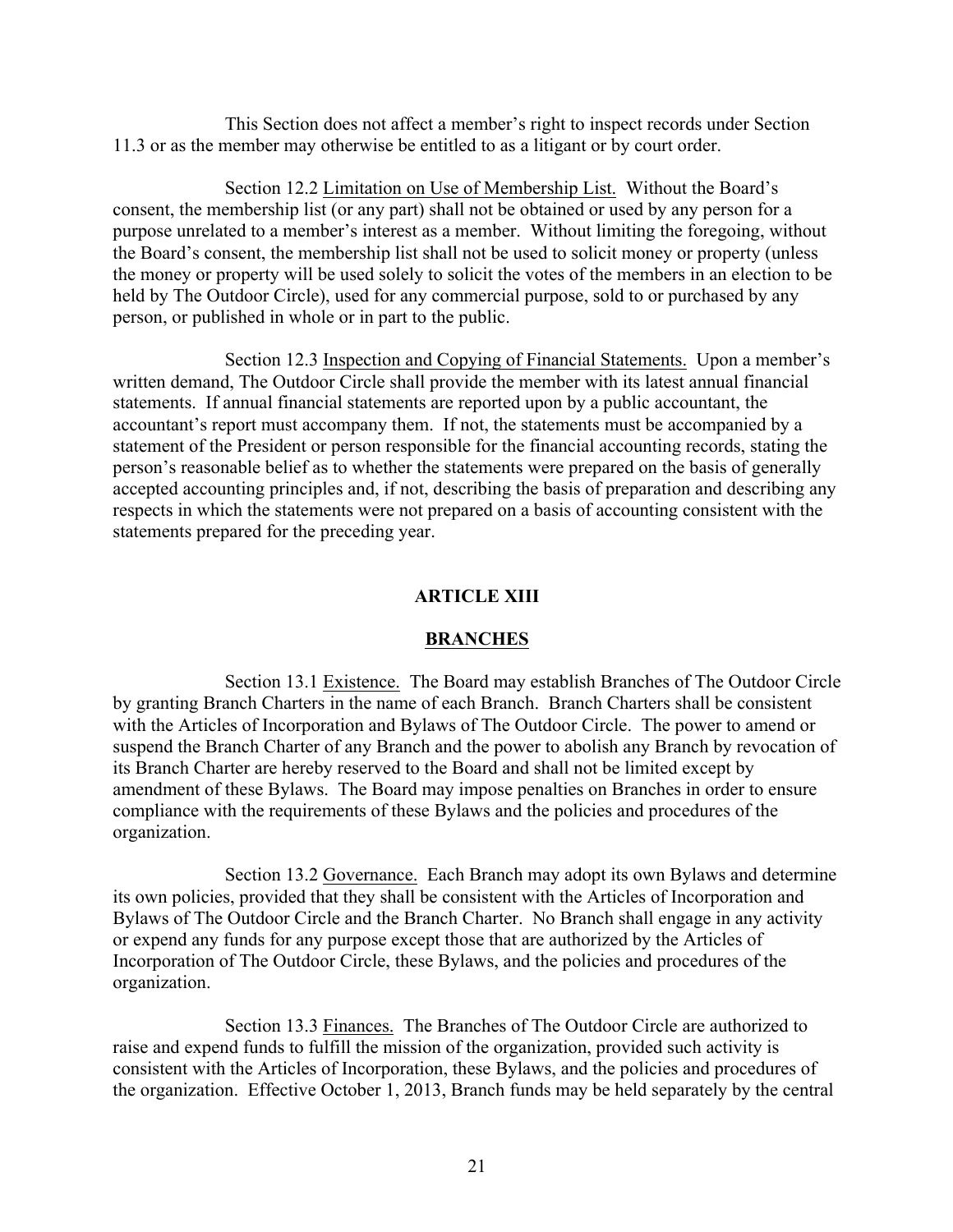organization for Branch use or held by individual Branches, pursuant to a separate agreement.

 The Board is authorized to establish policies and procedures to facilitate and support Branch projects, as well as to ensure compliance with the requirements of the Articles of Incorporation of The Outdoor Circle, these Bylaws, and the policies and procedures of the organization.

 Section 13.4 Branch Records. All financial statements, membership lists, and other records shall be maintained by the central office of The Outdoor Circle and made available to members in accordance with Article XII of the Bylaws.

Section 13.5 Suspension or Revocation. Should the Branch Charter of any Branch of The Outdoor Circle be suspended or revoked, all funds of the Branch shall be held separately for a period of two calendar years. If the Branch Charter is reinstated within the twoyear period, the balance of the funds shall be returned to the Branch; otherwise, the balance shall be added to the general funds of The Outdoor Circle. All dues, gifts and other property of the Branch at the time of suspension or revocation shall belong to The Outdoor Circle except as provided in Subsection 13.3. When necessary, the Board is authorized to expend Branch funds consistent with the intent of the donor(s), the Articles of Incorporation, these Bylaws, and the policies and procedures of the organization.

Section 13.6 Authority. All legal matters, including, without limitation, execution of contracts, grant agreements, preparation and filing of corporate exhibits, certificates, authorizations, tax returns, and applications for determination of tax status of The Outdoor Circle shall be the exclusive responsibility of the Board and the officers so authorized by the Board, and not by the Branches.

#### **ARTICLE XIV**

#### **AMENDMENTS**

Section 14.1 Amendment of the Articles of Incorporation and Bylaws. Subject to Section 14.2, to amend or restate the Articles of Incorporation or Bylaws, the Board shall adopt a resolution setting forth the proposed amendment and directing that it be submitted to a vote at an annual, regular, or special meeting of members. Written notice shall then be given to each member entitled to vote along with the proposed amendment or a summary of the changes within the time and in the manner required in these Bylaws for giving meeting notice to members under Section 11.4. The proposed amendment shall be adopted upon receiving at least two-thirds (2/3) of the votes that members present at the meeting or represented by proxy are entitled to cast.

 Section 14.2 Amendment Terminating or Canceling Members. The members must approve any amendment to the Articles of Incorporation or the Bylaws, which would terminate all or any class of members or redeem or cancel all memberships or any class of memberships by the following procedure: